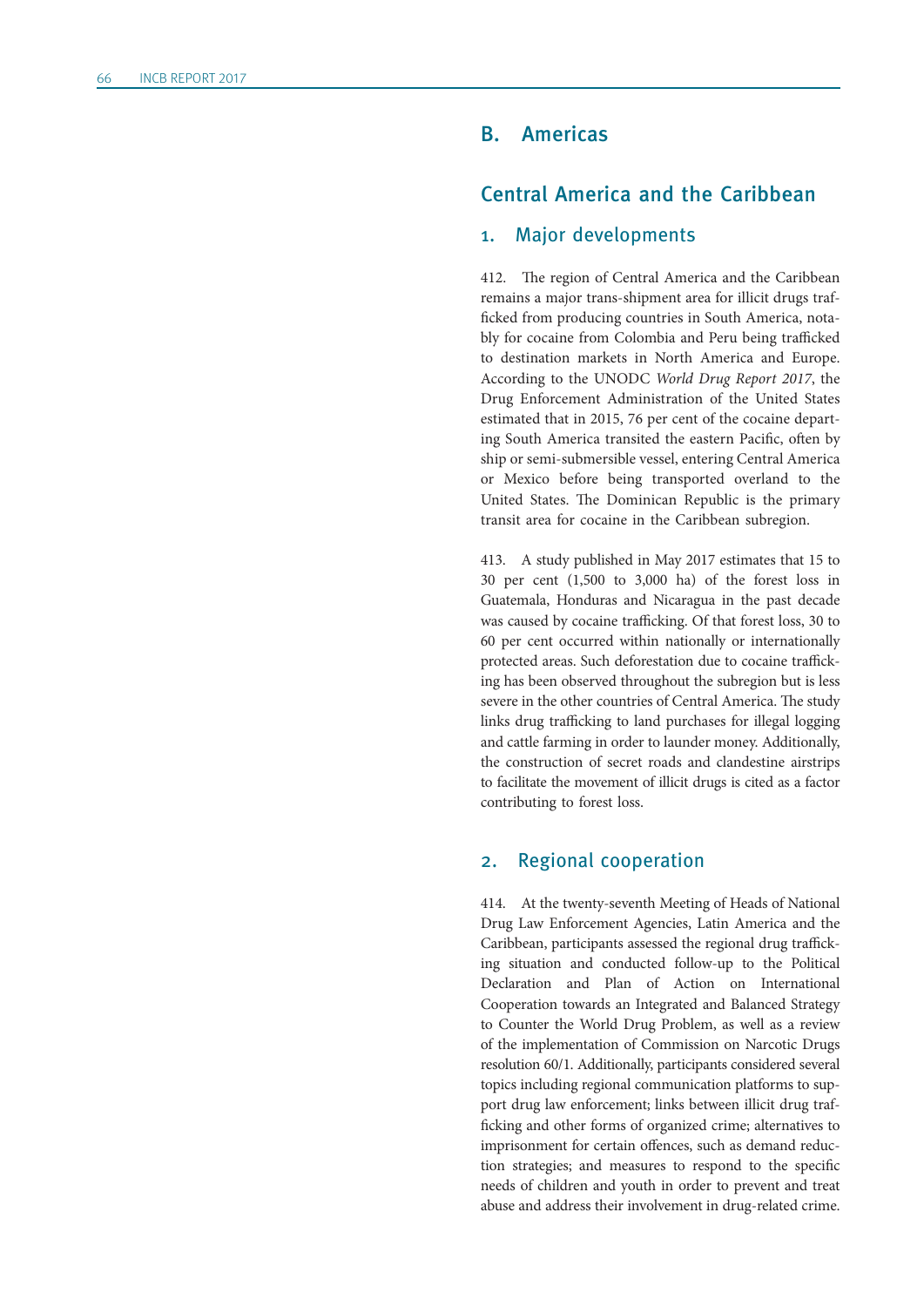415. At its sixtieth regular session, held in the Bahamas in November 2016, the Inter-American Drug Abuse Control Commission (CICAD) of the Organization of American States (OAS) adopted the Hemispheric Plan of Action on Drugs, 2016–2020. The Plan of Action builds upon previous strategies and identifies five strategic areas for action: institutional strengthening, demand reduction, supply reduction, control measures and international cooperation.

416. El Salvador, Guatemala and Honduras signed a tripartite security agreement in November 2016 creating the Tri-national Task Force. Under the agreement, the three "Northern Triangle" Governments committed to cooperating and coordinating, until 15 November 2017, in seven areas including organized crime, border security, drug trafficking and customs issues.

417. In July 2017, at the third technical meeting on combating drug trafficking between drug enforcement authorities of Cuba and the United States, officials signed a bilateral agreement to strengthen cooperation between the two Governments to combat trafficking in narcotic drugs and psychotropic substances.

418. Panama, pursuant to its Law No. 21 of 1 July 2016, is now working to harmonize its policy and actions with Peru in an effort to prevent and control the illicit production and trafficking of narcotic drugs and psychotropic substances. Additionally, the law provides support for prevention efforts and the rehabilitation of those affected by drug abuse. Similarly, in November 2016, Panama promulgated Law No. 62, which coordinates policy with Paraguay to combat illicit drug trafficking and drug abuse.

419. According to UNODC, Governments in the region have increased their participation in the UNODC/WCO Container Control Programme. The Governments of Cuba, the Dominican Republic, Ecuador, El Salvador, Guatemala, Honduras, Jamaica and Panama all participate in the programme, which has been further expanded to include not only marine cargo but also air cargo. In 2017, the Container Control Programme contributed to the seizure of over 35 tons of cocaine and 200 kg of cannabis across Latin America and the Caribbean.

## 3. National legislation, policy and action

420. In April 2017, the Government of Saint Kitts and Nevis established the National Commission on Cannabis, consisting of stakeholders from the education, health, law enforcement, banking and religious sectors. The mandate of the Commission is to research the various implications of the potential decriminalization of cannabis in the country.

421. The Cannabis Licensing Authority of Jamaica, established by the Dangerous Drugs (Amendment) Act of 2015, began issuing conditional approvals for licences to operate for several growers and processors of cannabis in the country. The Cannabis Licensing Authority anticipates that legal commercial production of cannabis can begin by the end of 2017.

422. In March 2017, the Government of the Bahamas released its National Anti-Drug Strategy for 2017–2021. The Strategy establishes a common framework for all drug control efforts and activities in the Bahamas and incorporates elements from the CICAD Hemispheric Plan of Action on Drugs, 2016–2020, the recommendations set out in the outcome document of the thirtieth special session of the General Assembly on the world drug problem, held in 2016, and the 2030 Agenda for Sustainable Development. A key change from the previous five-year anti-drug strategy is the shift towards a public health approach, instead of a criminal justice approach, in dealing with the national drug problem.

423. Lawmakers in Costa Rica have enacted a series of new laws and reforms to their national legislation and control procedures. Law No. 9449 of May 2017 reforms several articles of the country's Law No. 7786. The reforms tighten procedures for monetary transactions carried out by financial institutions and professionals in order to combat the laundering of money from illicit activities.

424. The Senate of the Dominican Republic approved new legislation to counter money-laundering and the financing of terrorism. The legislation repealed the earlier Law No. 72-02 on the laundering of proceeds of crime from drug trafficking and established a new regulatory framework for financial institutions. The new legislation also updated the categories of money-laundering offences and the financing of terrorism, together with the applicable sanctions.

425. El Salvador has established a new five-year national anti-drug strategy incorporating human rights, gender equality, and science-based evidence. The strategy was developed in consultation with 17 institutions of El Salvador in the areas of demand and supply reduction, control of substances, money-laundering and international cooperation. Additionally, the Government is reforming its legislation on money-laundering and the laundering of assets, with the assistance of UNODC, in line with the new strategy.

426. In January 2017, the Government of Honduras enacted the Law on the Financing, Transparency and Auditing of Political Parties and Campaigns, which was developed with the assistance of the Mission to Support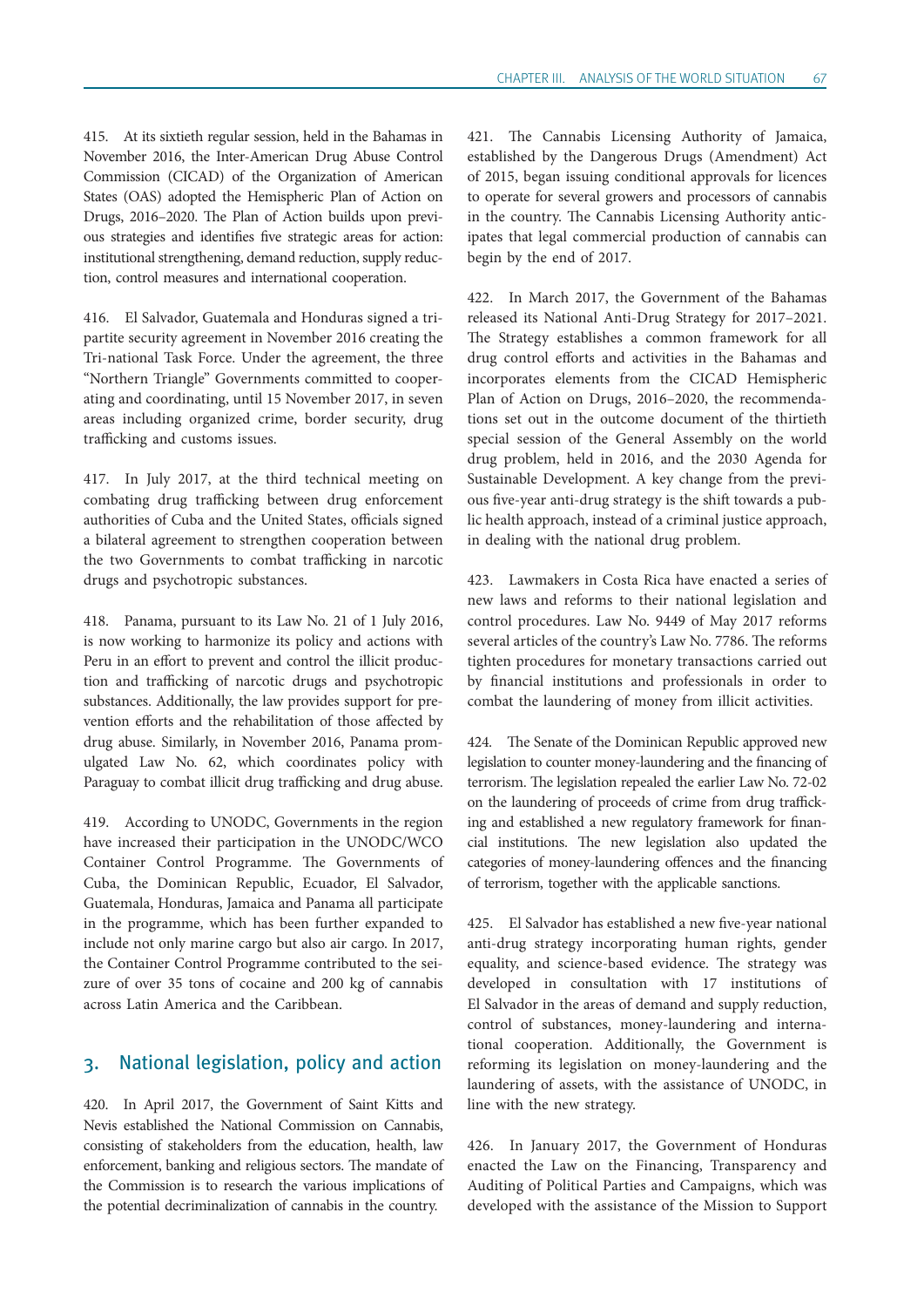the Fight against Corruption and Impunity in Honduras. The legislation allows for reduced sentencing for minor offences for persons cooperating with authorities in cases against criminal gang leaders and those involved in corruption.

427. Panama deployed Joint Task Force Eagle, an antinarcotics and anti-crime force, in March of 2017. The task force consists of some 300 law enforcement officials across the country, including national police, the border service, the National Air and Naval Service, and agents of the Ministry of Public Security. The Government cites the need for the force due to the increased manufacture of cocaine in Colombia. Units of the task force are deployed to trouble spots in cities and neighbourhoods throughout the country to combat gangs and criminal networks involved in drug trafficking and other criminal activity.

428. **The Board wishes to draw the attention of all Governments in the region to the fact that measures permitting the use of cannabis for purposes other than medical or scientific use are contrary to the provisions of the 1961 Convention.**

429. **The Board welcomes the efforts by Governments in the region that are working to strengthen cooperation among themselves in combating drug trafficking.**

# 4. Cultivation, production, manufacture and trafficking

### (a) Narcotic drugs

430. The principal problem in Central America and the Caribbean is drug trafficking — primarily cocaine trafficking — and not drug production and manufacture, except for the production of cannabis in some countries. Governments in the region are responding by strengthening cooperation among themselves and the capacity of law enforcement officials to combat the criminal networks driving drug trafficking.

431. According to seizure data from official reporting, trafficking of cocaine in Central America remained stable in 2015 in comparison with previous years, with 86 tons of cocaine seized. Available data for 2016 indicate a marginal decrease in total cocaine seizures in the region, and the flow patterns may have varied, as Panama reported a major increase in cocaine seizures and Honduras reported a significant drop in seizures, in comparison with 2015. Cocaine trafficking rates in the

Caribbean in 2016 were comparable to those of 2015, and the rate of interdiction by Governments and international partners also remains high. The Dominican Republic continues to be one of the main Caribbean transit hubs for illicit substances destined for markets in Europe.

432. Of the 70 tons of illicit substances seized by Panama authorities in 2016, 65 tons were cocaine. That was a significant increase of 25 per cent, as Panama had reported just over 52 tons of cocaine seized in 2015. Authorities in Panama reported that despite their improved capacity to combat drug trafficking, the overall drug problem in the country continued to worsen, with drug-related violence and crime, as well as money-laundering of drug trafficking profits in the banking sector, on the rise.

433. The seizure of cocaine in Honduras saw a sharp drop, with 735 kg seized in 2016, down from 2,032 kg seized the previous year. Seizures of "crack" cocaine nearly doubled, from 3,665 pieces in 2015 to 6,401 pieces in 2016. The Honduran Government believes that the rise in "crack" cocaine seizures is due to an increased number of illicit domestic drug laboratories, in addition to an increase in trafficked chemical precursors.

434. The national authorities of Guatemala reported a significant increase in the amount of cocaine seized in 2016, which totalled 12.8 tons, more than double the 6.1 tons seized in 2015. Seizures of "crack" cocaine saw a decrease in the country, from 6.12 kg in 2015 to 5.24 kg in 2016. Authorities also reported a significant increase in the amount of heroin seized, which rose from 83 kg in 2015 to 143 kg in 2016. The country's authorities noted that the modality of trafficking has changed significantly, as traffickers have shifted from using commercial cargo containers to using speed boats.

435. Costa Rica reports that it is no longer only a transit country for illicit drug shipments but that, based on seizure information, it has now become also a temporary holding point for illicit drugs before their final shipment to destination markets. Additionally, authorities report that they continue to find cannabis plantations in rural and urban areas and believe that most local cannabis production is for domestic consumption. Furthermore, authorities underscored that the country's geography is an enabling factor for drug traffickers and that the terrain of the country's border regions makes drug trafficking interdiction particularly challenging.

436. The Dominican Republic registered an increase in cocaine seizures from the end of 2015 through the first half of 2016, probably due to an increased trafficking flow, but also as a consequence of higher rates of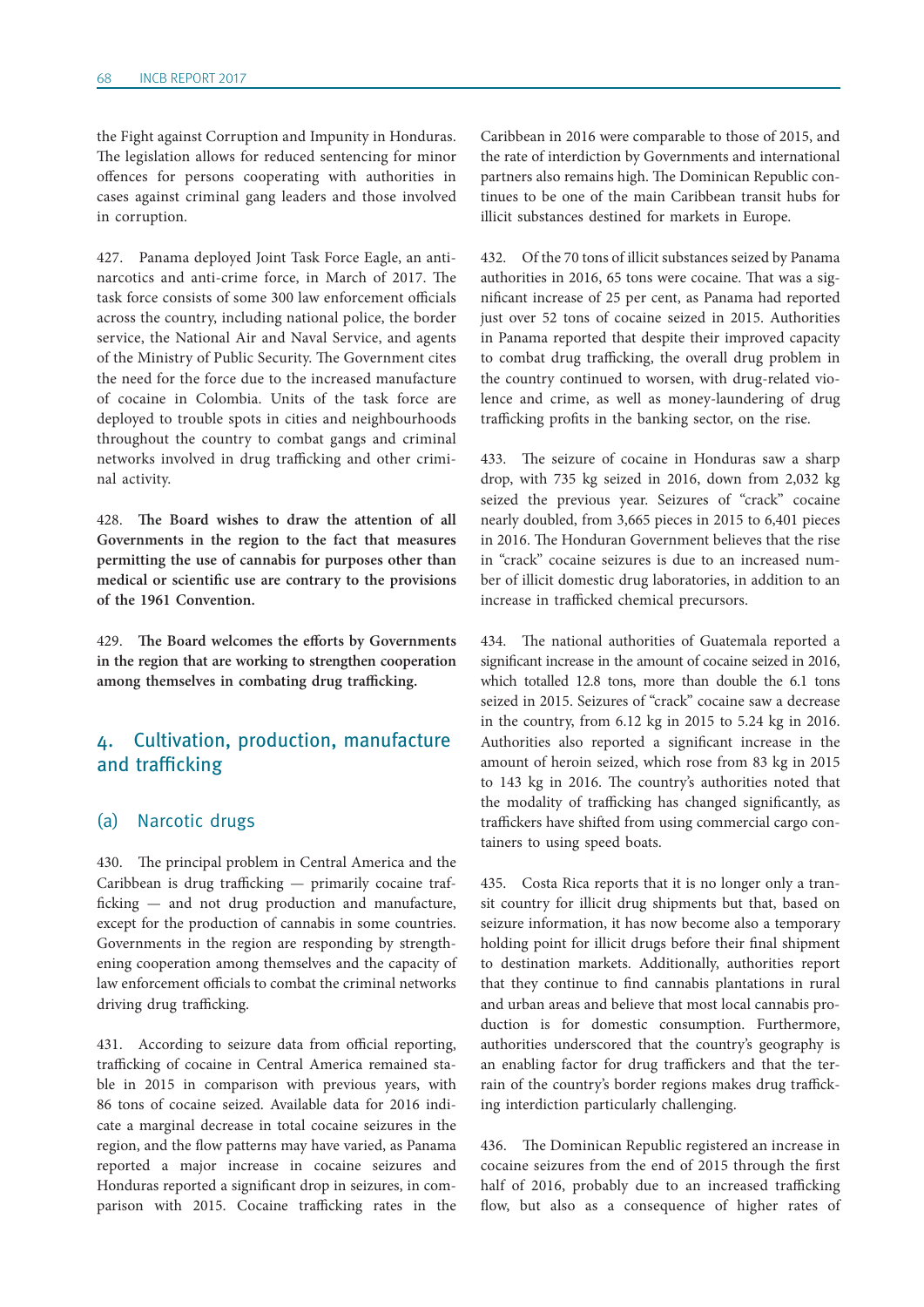interdiction. Authorities report that captains of Dominican vessels, posing as licensed fishermen, travel beyond the country's territorial waters in order to facilitate the movement in the high seas of illicit drugs originating in South America, by transferring cocaine shipments to vessels bound for destination markets in North America and Europe.

437. According to the El Salvador national drug report for 2016, over the period 2011–2015, there was a considerable increase in cocaine seizures, from 649.7 kg in 2011 to 3,057.6 kg in 2015. The report suggests that this indicates an increase in the trafficking of drugs through the country, in particular via speedboats on the Pacific coast.

438. In February 2017, the Coast Guard of Trinidad and Tobago, in a joint operation with the United States Coast Guard, seized 4.2 tons of cocaine off the coast of Suriname with an estimated value of \$125 million. Local authorities considered the seizure to be one of the largest in the Atlantic basin since 1999.

439. Law enforcement authorities in the Bahamas seized a total of 7,252.9 kg of cannabis and 700 kg of cocaine in 2015. Seizures of cannabis were down by 22 per cent compared with 2014, but cocaine seizures increased by 66 per cent. Local authorities reported no heroin seizures in the Bahamas in 2015.

440. The Royal Netherlands Navy and the United States Navy, in several joint interdictions in the first half of 2017, seized over 1.1 tons of cocaine from speedboats. Seizures occurred in the southern Caribbean Sea in the waters between Curaçao and Colombia.

441. Grenada reported that the trafficking of cocaine in the country continues to decline, with 12 kg seized in 2016, from a previous high of 71 kg in 2014. In 2016, the country's law enforcement authorities also seized 1,421 kg of cannabis, over 6,000 cannabis plants and 640 grams of "crack" cocaine, and reported no seizures of opioids.

442. Honduras reported a major decline in the amount of cannabis seized, with 155 kg seized in 2016 in comparison with 2,363 kg seized in 2015. However, seizures of cannabis plants rose to 24,253 units in 2016 from 10,072 in 2015.

443. Guatemala reported a major increase in cannabis seizures in 2016, with 1.5 tons seized. That was more than a fourfold increase from 2015, when 347 kg were seized. Guatemalan authorities noted a similar increase in the number of cannabis plants seized, with 3.1 million plants seized in 2016, compared with 692,000 plants seized in 2015.

444. In El Salvador, there has been an increase in the number of young people prosecuted and tried for possession of drugs, rising from 396 cases in 2011 to 1,013 cases in 2015. Of those, 98 per cent of individuals detained for drug possession were young men between 15 and 24 years of age who were found in possession of cannabis. Authorities of El Salvador note that the country does not have large-scale cannabis production; however, there is evidence that cannabis is being trafficked from neighbouring countries for distribution on the local market.

445. Jamaica reported being a major trans-shipment area for drugs from South America destined for the United States and Europe. It also reported that corruption of law enforcement officers and staff at ports and airports facilitated trafficking and complicated interdiction. National authorities continue to make efforts to combat corruption through arrests and prosecutions.

446. Three primary trans-shipment routes have been identified in Honduras that enable the trafficking of drugs from South America to markets in North America. Honduran authorities indicate that the most frequently used route is by air through the country. Coastal routes along the Atlantic are also used to move illicit substances through the country. In border regions, both land and sea routes are typically used. Authorities also note difficulty in tracking illicit drug movements as traffickers have begun using microtrafficking techniques in the Caribbean region of Honduras, masking trafficking activity by using local fishing boats as cover.

447. The national authorities of Guatemala declared a state of emergency in the municipalities of Ixchiguán and Tajumulco, in the Department of San Marcos, initially for 30 days in May 2017. The declaration was issued to restore control after talks over land control between local communities in the area broke down, followed by violent clashes. National authorities believe that the cultivation of opium poppy and cannabis was one of the causes of the conflict. The state of emergency was finally lifted on 8 August 2017 after law enforcement officials eradicated more than 300,000 cannabis plants and nearly 360 million opium poppy plants. A police presence is being maintained in the province while the national authorities mediate disputes between local community leaders.

## (b) Psychotropic substances

448. On the basis of available information, the production of and trafficking in psychotropic substances does not appear to pose a significant challenge in the region, as few countries report significant seizures.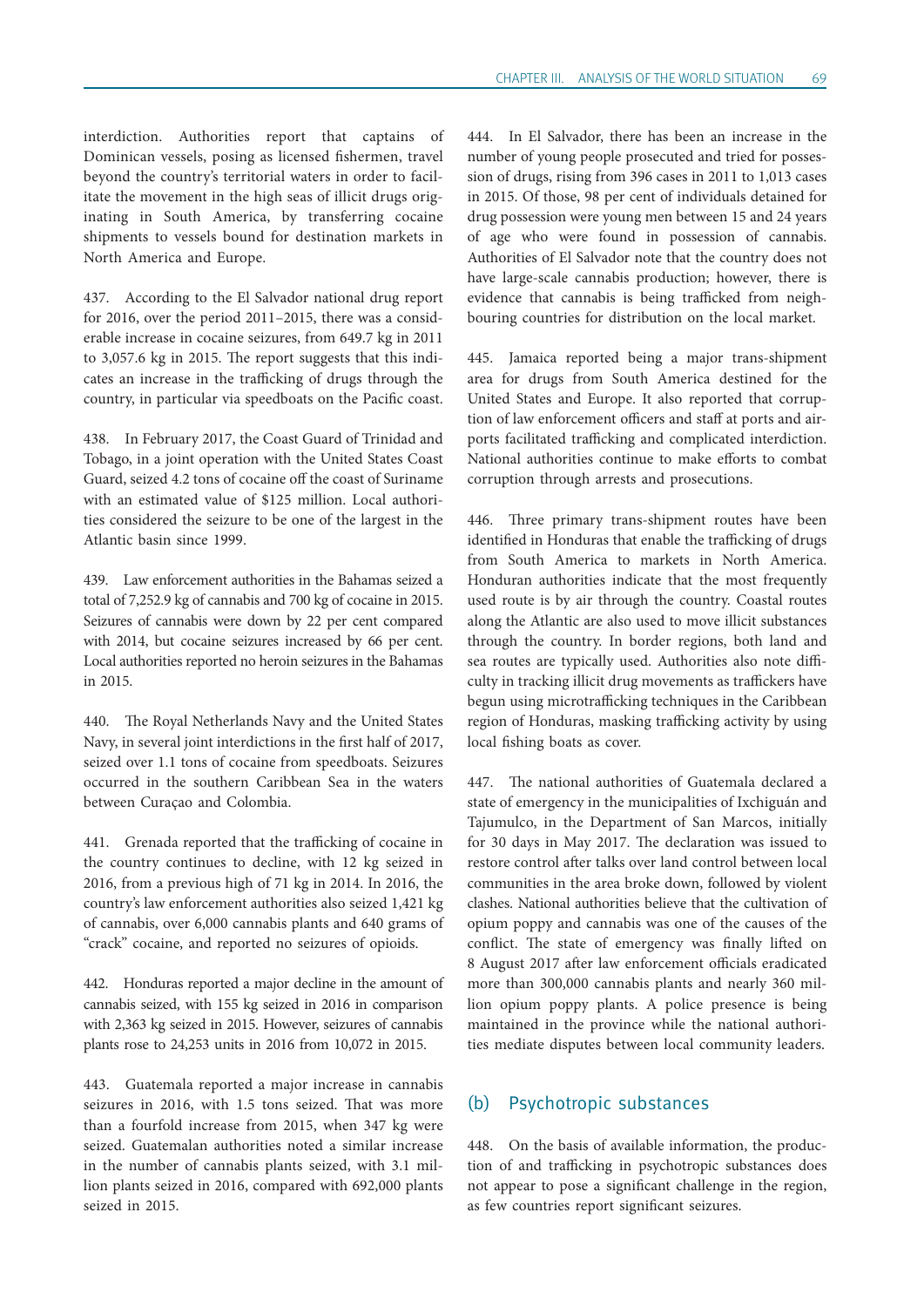449. In the Bahamas, seizures of 3,4-methylenedioxymethamphetamine (MDMA, commonly known as "ecstasy") tablets more than doubled in 2015, to 195 tablets, from the annual average of 54 tablets over the period 2010–2013. In 2014, the Government made an exceptional seizure of 18,000 tablets of MDMA.

450. In Guatemala, authorities discovered that an abandoned laboratory had been used for the clandestine manufacture of amphetamine-type stimulants, although the amounts or specific substances manufactured could not be determined. Equipment at the site had trace amounts of precursors, indicating that the substances were in the early stage of production.

451. Local authorities in Honduras reported the discovery of two clandestine laboratories for the manufacture of amphetamine-type stimulants, along with other illicit substances. It was the first official report of amphetamine-type stimulants being illicitly manufactured in the country.

#### (c) Precursors

452. The Government of Costa Rica reported that precursor substances were not manufactured in the country, with the exception of some substances extracted from calcium carbonate, but that authorities were closely tracking the movement of precursors in the country. Authorities noted that the lack of strong international cooperation and coordination hindered efforts to track the cross-border movement of precursor chemicals, making it more difficult to prevent diversion.

453. In recent years, several countries in the region have been subject to trafficking in precursors for the illicit manufacture of drugs. In some cases, the trafficked precursors were for the supply of domestic clandestine laboratories manufacturing cocaine or amphetamine-type stimulants. In other cases, the precursors were trafficked from Guatemala and Belize to Mexico. A comprehensive review of the situation with respect to the control of precursors in the region can be found in the report of the Board for 2017 on the implementation of article 12 of the 1988 Convention.

# (d) Substances not under international control

454. In 2017, the Board of Narcotic Drug Surveillance of the Ministry of Health of Costa Rica reported having placed ketamine on its schedule of controlled

psychotropic substances as of December 2015, and specific measures regarding the trade and movement of ketamine were implemented in July 2016.

455. **The Board wishes to thank Governments in the region for their continued interdiction and control efforts to combat the illicit production of and trafficking in substances under international control.**

## 5. Abuse and treatment

Cannabis is the most widely abused drug in the region, although other narcotics are abused at lower levels of prevalence. Prevalence rates for abuse of psychotropics and other stimulants are very low, and they account for only a small fraction of persons treated for drug abuse. In the region, governmental efforts for drug abuse prevention focus on public information campaigns and similar initiatives. The ability of Governments to provide comprehensive treatment options for persons abusing drugs is limited by structural issues in many medical systems, technical capacity and inadequate financing. In addition, many countries in the region have no countrywide prevalence studies on illicit drug abuse and treatment among the general population.

457. According to the *World Drug Report 2017*, the annual prevalence of the use of cannabis in the Caribbean is estimated at 2.1 per cent of persons aged 15–64 years, opioid use is estimated at 0.24 per cent, and opiate usage at 0.15 per cent. The prevalence of cocaine use is estimated at 0.61 per cent in Central America and at 0.62 per cent in the Caribbean. For amphetamines and prescription stimulants, the prevalence rate is estimated at 0.71 per cent in Central America and at 0.86 per cent in the Caribbean. Annual prevalence of use of "ecstasy" is the lowest among controlled substances, estimated at 0.06 per cent in Central America and 0.16 per cent in the Caribbean.

458. In Costa Rica, according to the fourth national survey on drug use among the secondary education population in 2015, published in 2017, the age of onset of use of tranquilizers and stimulants without a prescription was 13 years of age. The main source of tranquilizers and stimulants obtained without medical prescription was found to be the student's home. Prevalence of cannabis use was found to be the same for males and females, in contrast with previous surveys that found greater prevalence among males. Prevalence of cocaine consumption was low throughout the country.

459. Costa Rican authorities report that in 2016 approximately 3.3 per cent of the population between 12 and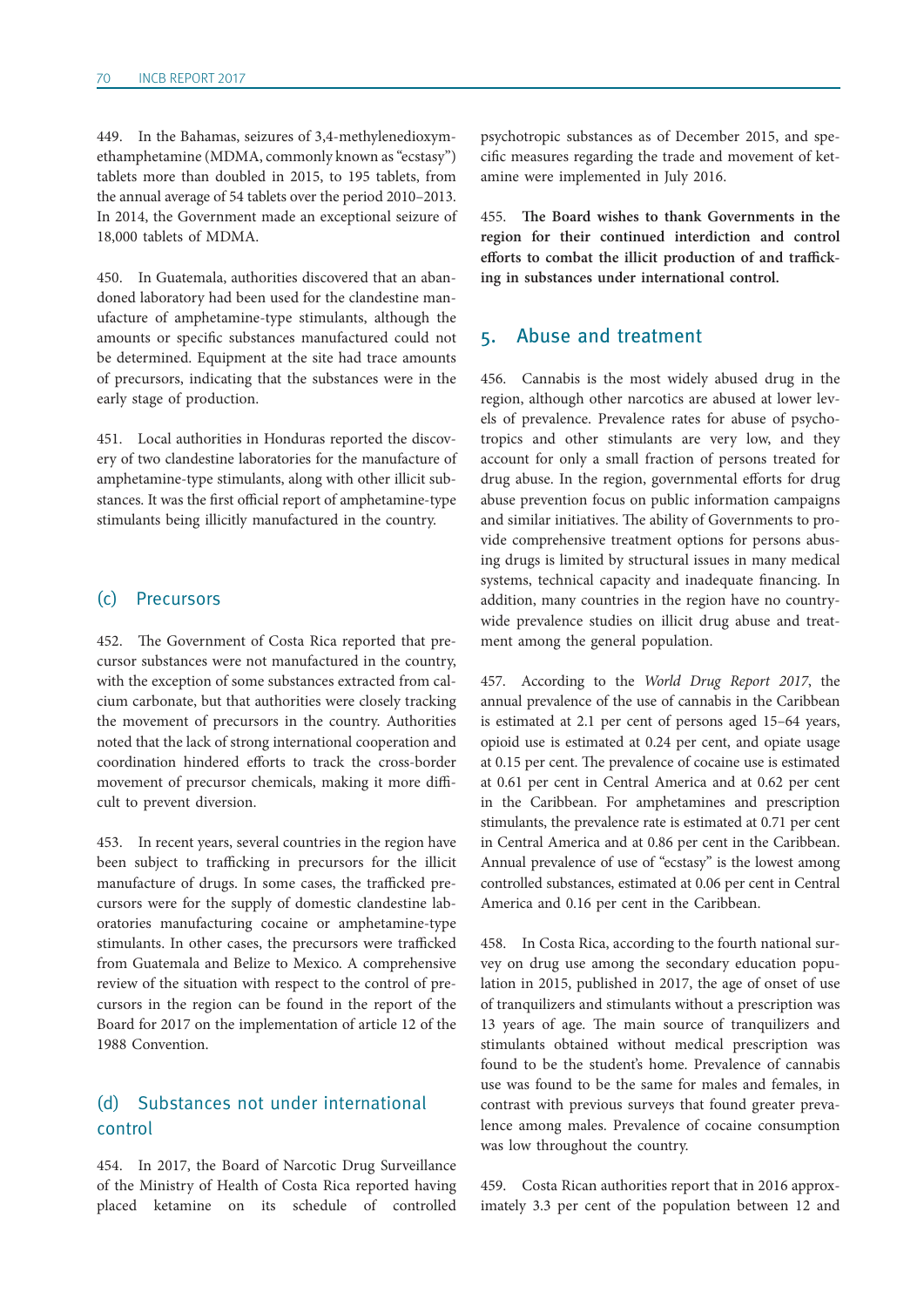70 years of age needed treatment for drug abuse. That was a threefold rise from 2011, when official reporting identified 1.1 per cent of the population as requiring treatment. Of treatment services provided, approximately 86 per cent were inpatients, with the remaining 14 per cent being outpatients. Among persons receiving treatment, 87 per cent were receiving treatment for the first time. Cannabis (59 per cent) and cocaine (38 per cent) accounted for the vast majority of drug abuse cases of those being treated. Local authorities noted the lack of methadone clinics to treat people dependant on opiumderived substances. Additionally, lack of funding, training and institutional weakness were cited as challenges to delivering drug abuse treatment.

460. While Grenada has no prevalence data to track usage rates among the general population, authorities reported that the vast majority of people admitted to hospitals and treatment centres for drug abuse were males abusing cannabis.

461. The Institute on Alcoholism and Drug Dependency of Costa Rica launched a prevention campaign targeting primary age schoolchildren called "Learn to fend for myself". The Institute initiated several other programmes in Costa Rica to promote drug abuse prevention in the workplace, as well as several media-based prevention campaigns across the country, including the television miniseries "La Urba".

462. Based on reporting by the Government of Honduras, a host of drug prevention and intervention activities for both the general population and at-risk groups have been enacted. Preventative campaigns were conducted, in particular for the International Day against Drug Abuse and Illicit Trafficking. Additionally, vocational programmes were promoted as an alternative to drug abuse through various community networks in the country.

463. Honduras reported that it provides some drug treatment services with limited coverage to the local population, but no such services to prison populations. A lack of funding was cited as the primary reason for the limited expansion of drug treatment programmes, with the lack of qualified personnel and infrastructure being an additional contributing factor.

464. The Narcotics Division, the principal anti-narcotics unit of the Jamaica Constabulary Force, implemented a demand reduction programme aimed at reducing demand for "hard drugs" and deterring individuals from participating in the illicit drug trade. Staff of the Narcotics Division implemented the programme nationwide, in various venues including universities, schools, churches and community centres.

465. Panama's health system is still undergoing structural changes to address the needs of drug abusers and their rehabilitation. The National Commission for the Study and Prevention of Drug-related Crime (CONAPRED) is the lead entity coordinating the changes, while hospitals, clinics and other providers in the national health system are responsible for implementation.

466. In May 2017 a national workshop in Panama, organized by the Ministry of Health along with the Pan American Health Organization, was held to address the problematic use of psychoactive substances in the country. The workshop established new guidelines to update public health policy with respect to psychoactive substances and identified competencies necessary to strengthen the public health sector's response.

467. **The Board recommends that countries in the region that have not yet done so should produce or update prevalence studies according to internationally recognized parameters and use the results to inform the development and adoption of targeted drug demand reduction policies and programmes.**

468. **Additionally, the Board encourages countries in the region to enhance their capacity to treat persons using drugs and encourages the international community to provide assistance to help develop cost-effective drug rehabilitation programmes and services tailored to the individual needs of countries in the region.**

## North America

# 1. Major developments

469. The proliferation of illicit fentanyls and the growing volume of fentanyls and opioids being shipped to North America by mail were major causes for concern in 2016, especially because the overall volume of international packages in general and of international packages containing fentanyls in particular continued to grow, as did global illicit supply. The prevalence of counterfeit prescription pills and of heroin and other illegal drugs containing deadly levels of fentanyl have led to substantial increases in the numbers of overdoses and deaths. Faced with this region-wide opioid crisis and overdose epidemic, the countries of North America are urgently adopting new plans, measures and legislation to combat it. In the United States, the reported number of drug overdose deaths in 2016 exceeded 64,000, with the sharpest increase being the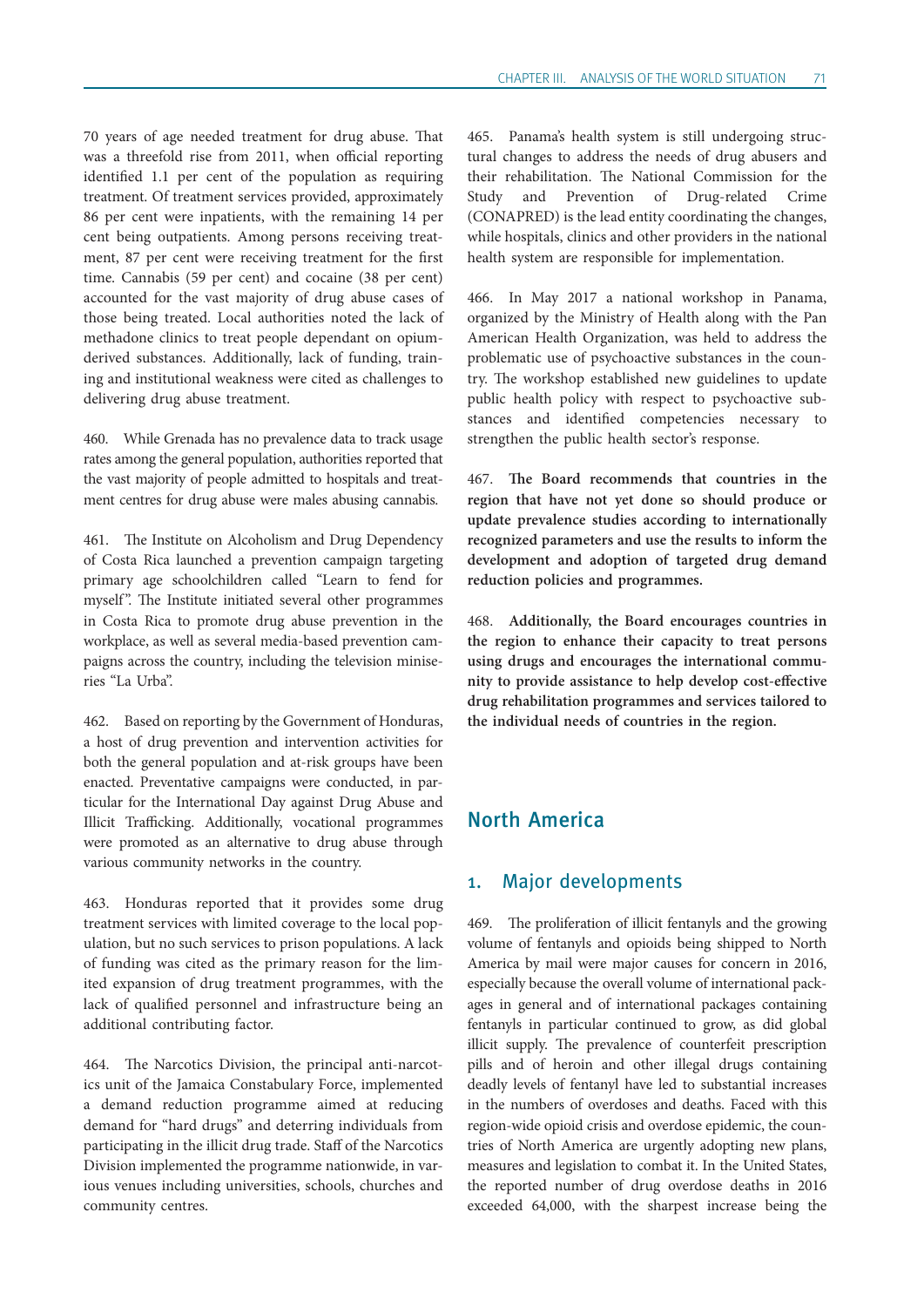number of deaths related to fentanyl and fentanyl analogues (synthetic opioids), at over 20,000 overdose deaths.

470. Legislation and policy pertaining to cannabis continue to shift throughout North America. Changes to national and local laws are expected to continue throughout 2017 and into 2018, with noticeable effects on availability and demand. Public health campaigns to prevent drug abuse among young people are also expected to continue. Meanwhile, the scope for acceptance of supervised drug consumption sites is widening, especially in Canada.

## 2. Regional cooperation

471. Effective cooperation in law enforcement matters and in combating illicit drug manufacture and trafficking continue to be promoted through regional mechanisms for North America. Canada, Mexico and the United States have been participating in the "North American dialogue on drug policy" initiative since its inaugural meeting in October 2016. At the North American Leaders' Summit in June 2016, the Presidents of Mexico and the United States and the Prime Minister of Canada agreed that the "North American dialogue on drug policy" should be held on an annual basis and that its purpose was to exchange information on drug trends, increase trilateral coordination on drug policy and develop initiatives to protect the citizens of Canada, Mexico and the United States from harmful drugs and drug trafficking.

472. Under the "Five eyes law enforcement group" initiative, United States federal law enforcement authorities, in cooperation with Canada, have initiated "Operation Hyperion" to develop a unified response to the growing use of the darknet by individuals trying to buy and sell illegal drugs. The aim is to identify new smuggling networks and trends, including for synthetic drugs.

# 3. National legislation, policy and action

473. On 19 June 2017, the President of Mexico signed a decree to amend the general health law and the federal penal code, giving authority to the Ministry of Health to regulate research into and the production of pharmacological derivatives of cannabis and their medical use. The decree institutes a legal framework for the cultivation, production, distribution and delivery of cannabis for medical and scientific purposes.

474. In December 2016, the President of the United States signed into law the Twenty-first Century Cures Act, which provides for grants to help states and territories to combat opioid addiction. Funding is awarded on the basis of the number of overdose deaths and unmet addiction treatment needs.

475. In the United States, executive order No. 13767 on border security and immigration enforcement improvements was issued in January 2017. The executive order focuses on stopping the activities of transnational criminal organizations operating on both sides of the southern border and prioritizes the immediate construction of a physical wall with the aim of preventing drug trafficking, among other things.

476. On 29 March 2017, the President of the United States established the Commission on Combating Drug Addiction and the Opioid Crisis. The Commission focused on assessing the availability of and access to addiction treatment and overdose reversal services, and on identifying areas of the country that were underserved. The Commission also considered the effectiveness of state prescription drug monitoring and evaluated state prescription practices. Action to address the opioid epidemic has also been taken at the level of the federal states. In March 2017, the Governor of Ohio announced new opioid prescription limits aimed at reducing prescription drug abuse. On 26 October 2017, the President of the United States declared a national public health emergency to tackle the opioid overdose crisis in the country. Under the Public Health Services Act, no additional federal funding will automatically be made available to tackle the crisis, but federal agencies will be directed to allocate more of their existing budgetary resources for that purpose and to take action to overcome bureaucratic delays and inefficiencies. It was reported that the Federal Government would work with Congress to provide funding for the Public Health Emergency Fund and increase federal funding in year-end budget negotiations taking place in Congress at the time of the announcement. On 1 November 2017, the President's Commission on Combating Drug Addiction and the Opioid Crisis presented its final report, which lists 56 recommendations, including measures to expedite federal funding for state governments; the implementation and assessment of evidence-based programmes; and the immediate and complete elimination by the Department of Health and Human Services of patient pain evaluation questions from assessments conducted by health-care providers. The report also encourages the Federal Government to establish drug courts in every federal judicial district, adjust reimbursement rates for addiction treatment and streamline federal funding used by state and local governments to implement drug treatment and prevention programmes. In addition, it recommends making changes to reimbursement rates set by federal addiction treatment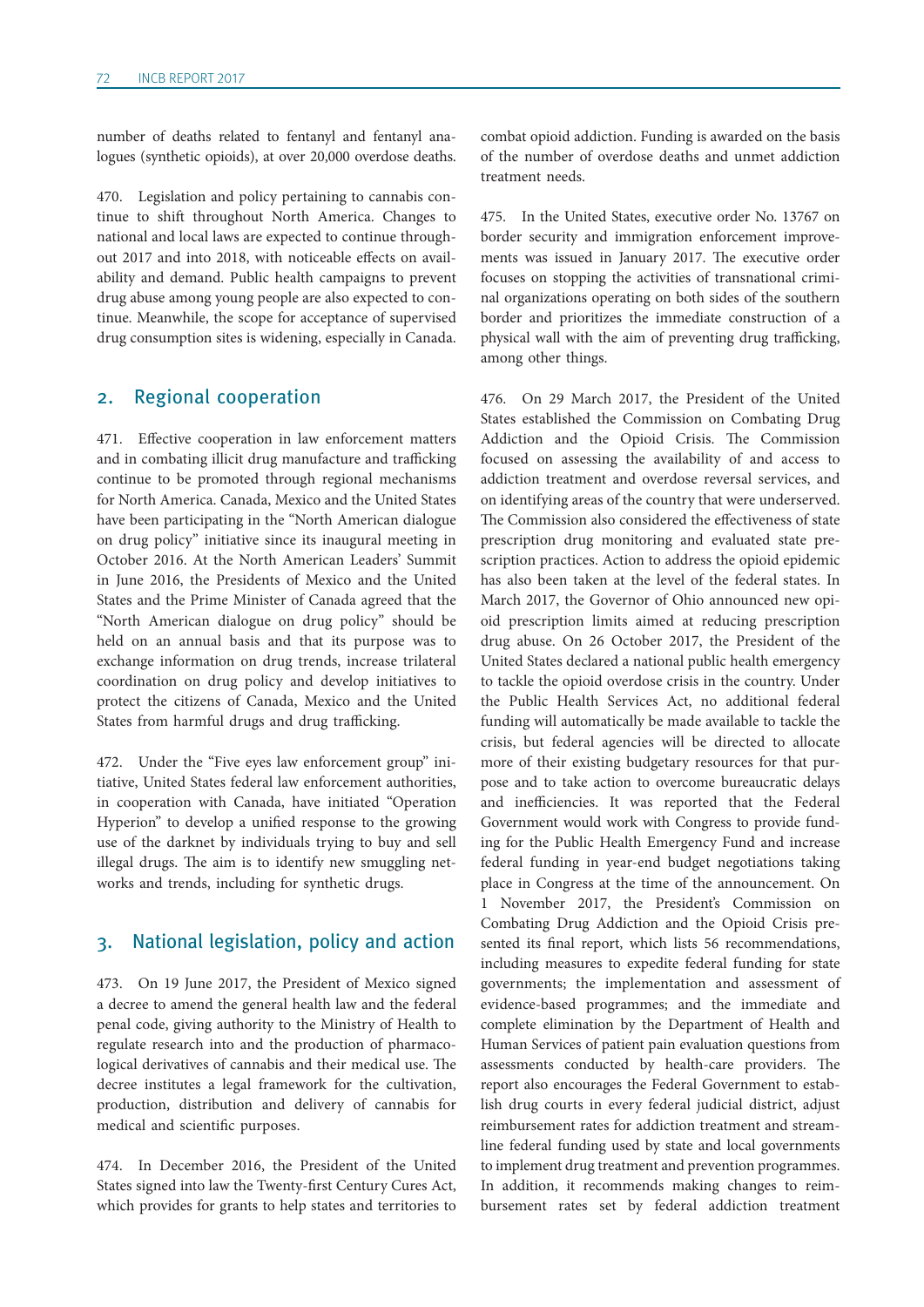providers, allowing more emergency responders to administer naloxone and tightening requirements for prescribers. It further recommends that the Administration support the Prescription Drug Monitoring Act of 2017, which mandates states that receive grant funds to comply with the requirements of the Act, including data sharing, and directs the Department of Justice to fund the establishment and maintenance of a data-sharing hub. The Act also mandates the establishment and implementation of prescription drug monitoring programmes by states that receive federal funding to deal with the opioid crisis, imposes strict prescription drug monitoring requirements, such as a 24-hour reporting requirement following dispensation of a controlled substance, and helps to facilitate data-sharing across states. The Commission also recommended that the Administration develop a model training programme to be disseminated at all levels of medical education (including among all prescribers) on screening for substance use and mental health status to identify atrisk patients; that the Controlled Substance Act be amended to require all Drug Enforcement Administration registrants to undertake training in the proper treatment of pain; and that the Department of Health and Human Services be required to ensure additional training opportunities, including continuing education courses for staff.

477. Also in the United States, the Food and Drug Administration approved several abuse-deterrent opioid formulations, but their effectiveness in preventing the abuse of prescription opioids has been questioned. In June 2017, the Food and Drug Administration announced that it would evaluate the impact of abuse-deterrent opioid formulations on the opioid epidemic. It also requested the withdrawal of some opioid formulations from the market after determining that their public health benefits no longer outweighed the risk of abuse.

478. In July 2017, the Department of Justice and the Medicare Fraud Strike Force in the United States announced the largest enforcement action against healthcare fraud. A total of 412 defendants across 41 federal districts were indicted for participation in fraud schemes, and more than 120 defendants, including doctors, were indicted for their roles in illegally prescribing and distributing opioids and other narcotics.

479. In December 2016, the Minister of Health of Canada announced the "New Canadian drugs and substances strategy", replacing the former national anti-drug strategy. One of the main aims of the strategy is to reduce the harm associated with drug abuse, as part of the Government's efforts to confront the current opioid crisis. Support for supervised consumption sites and increased access to naloxone are part of the strategy.

480. Also in Canada, in May 2017, Bill C-37 received royal assent. The Bill amended the Controlled Drugs and Substances Act, the Customs Act and the Proceeds of Crime (Money Laundering) and Terrorist Financing Act. The purpose of the amendment was to better equip both health-care and law enforcement officials to reduce the harms associated with drug and substance use in Canada. The Bill will simplify the process of applying for permission to open a supervised consumption site, prohibit the unregistered importation of certain devices that may be used to illicitly manufacture controlled substances, amend the Customs Act to allow border officers to open mail weighing 30 grams or less to prevent fentanyl from entering the country illicitly through the mail system, and allow accelerated temporary scheduling of new and dangerous substances. Applications for new supervised consumption sites are being received by Health Canada from many provinces, including Alberta, Ontario (Toronto and Ottawa), and a third site is set to open in Quebec (Montreal) in the autumn of 2017.

481. **The Board wishes to remind Governments that the operation of supervised injection sites should be consistent with the international drug control conventions and that certain conditions must be respected. The objective of such sites should be to reduce the adverse consequences of drug abuse through the provision of, or active referral to, treatment and rehabilitation services, and social reintegration measures. Supervised injection sites should not replace demand reduction programmes, particularly prevention and treatment activities.** While recognizing that the sites may reduce the adverse consequences of drug abuse through treatment, rehabilitation and reintegration, due consideration must be given to preventing any encouragement of drug abuse and to preventing drug trafficking in and around the sites.

482. At the end of November 2016, Canada's task force on cannabis legalization and regulation published its final report. The report contained advice on the design of a framework for the legalization, regulation and restriction of access to cannabis. Along with research by other ministries, such as that reflected in *Measuring Illicit Cannabis Seizures in Canada: Methods, Practices and Recommendations,* the final report of the task force was part of the Government's data collection effort in advance of measures to legalize access to cannabis in July 2018. Bill C-45, introduced by the Minister of Justice and Attorney General of Canada on 13 April 2017, would permit the non-medical use of cannabis. If the bill is enacted, adults aged 18 years or older will legally be allowed to possess up to 30 grams of dried cannabis or an equivalent amount in non-dried form. It will also become legal to grow a maximum of four cannabis plants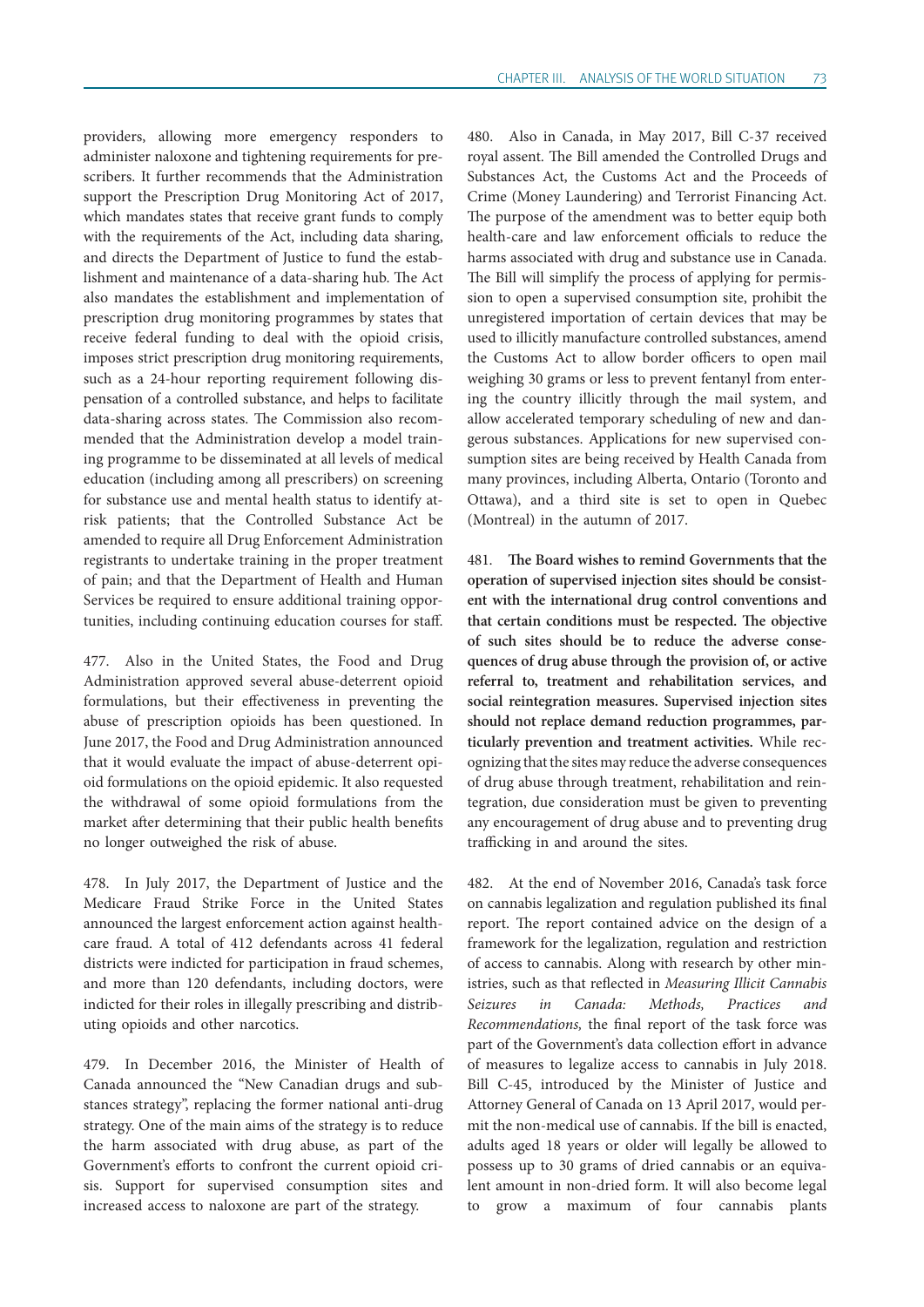simultaneously for personal use, buy cannabis from licensed retailers, and produce edible cannabis products. **The Board wishes to reiterate that article 4** *(c)* **of the 1961 Convention restricts the use of controlled narcotic drugs to medical and scientific purposes and that legislative measures providing for non-medical use are in contravention of that Convention.**

483. Also in Canada, the Precursor Control Regulations were amended on 18 November 2016 through the addition of six fentanyl precursors to Schedule IV of the Controlled Drugs and Substances Act. The goal of the amendment was to help to protect the health and safety of Canadians by instructing law enforcement agencies to take action against any person who imports, exports or possesses precursor chemicals without proper authorization.

484. On 4 May 2017, the Good Samaritan Drug Overdose Act became law in Canada. Together with the "New Canadian drugs and substances strategy", the Act provides some legal protection for people who experience or witness an overdose and call the emergency services. The aim of the Act is to reduce the country's growing number of overdoses and deaths caused by opioids by protecting people who call the emergency services from criminal punishment, such as for simple possession.

# 4. Cultivation, production, manufacture and trafficking

### (a) Narcotic drugs

485. North America continues to face an opioid and fentanyl crisis of unprecedented proportions. Large quantities of counterfeit prescription medicines contain various sorts of fentanyls, including carfentanil and other analogues that present a serious threat of overdose and loss of life. Since 2014 there also appears to be a growing trend of clandestine pill press operations working with fentanyls across North America. There have been multiple seizures of fentanyl. Although the quantities were small in terms of their weight, they represented millions of potentially lethal doses being sold on the streets in counterfeit pill form or mixed into other drugs of abuse.

486. The most significant and expanding drug threats to the region continue to be the increasing and widespread availability of heroin, the contamination of heroin with fentanyl and its analogues and the abuse of controlled prescription drugs. Most of the heroin available in the United States comes from Mexico and Colombia as the cultivation of opium poppy and the production of heroin in Mexico continue to rise. Between July 2014 and June 2015, about 9 per cent of opium poppy worldwide was cultivated in Mexico. In contrast to the United States, Canada is typically the end point of the opiate and heroin trafficking routes from Pakistan and India, with seizures indicating South-West Asian origins. There are indications that Mexico is sometimes a trans-shipment point for fentanyls from China. The quantity of fentanyl seized by United States Customs and Border Protection increased from just under 1 kg in 2013 to approximately 200 kg in 2016.

487. In 2016, seizures of cocaine along the south-western border of the United States increased compared with 2015. Cocaine availability was likely to continue to increase in 2017, and Colombia remained the primary source country. Most cocaine was being smuggled into the United States over the south-western border. In 2016, the Canadian Armed Forces assisted in the seizure of or the disruption of the trafficking in approximately 5,750 kg of cocaine. Nonetheless, in 2016, drug offences involving cocaine continued to decline in Canada for the fourth consecutive year and were 8 per cent lower than in 2015.

488. The situation pertaining to cannabis cultivation and trafficking in North America continues to be in flux owing to the widening scope of personal non-medical use schemes in force in certain constituent states of the United States. The decriminalization of cannabis has apparently led organized criminal groups to focus on manufacturing and trafficking other illegal drugs, such as heroin. This could explain why, for example, Canada saw a 32 per cent increase from 2015 to 2016 in criminal incidents involving heroin possession. The United States saw increased domestic cultivation of cannabis leading to an overall increase in its availability. Canada's rates of cannabis-related drug offences declined for the fifth consecutive year in 2016; the overall offence rate for possession of cannabis declined 12 per cent from 2015.

#### (b) Psychotropic substances

489. The *World Drug Report 2017* refers to a growing concern about methamphetamine production, trafficking and abuse in North America. The availability of methamphetamine produced in Mexico appears to be increasing: 26,044 kg were seized in 2016 along the south-western border of the United States, in comparison with 19,202 kg the year before. This increase follows the continued decrease in domestic methamphetamine production in the United States, along with some increases in liquid methamphetamine seizures near the south-western border.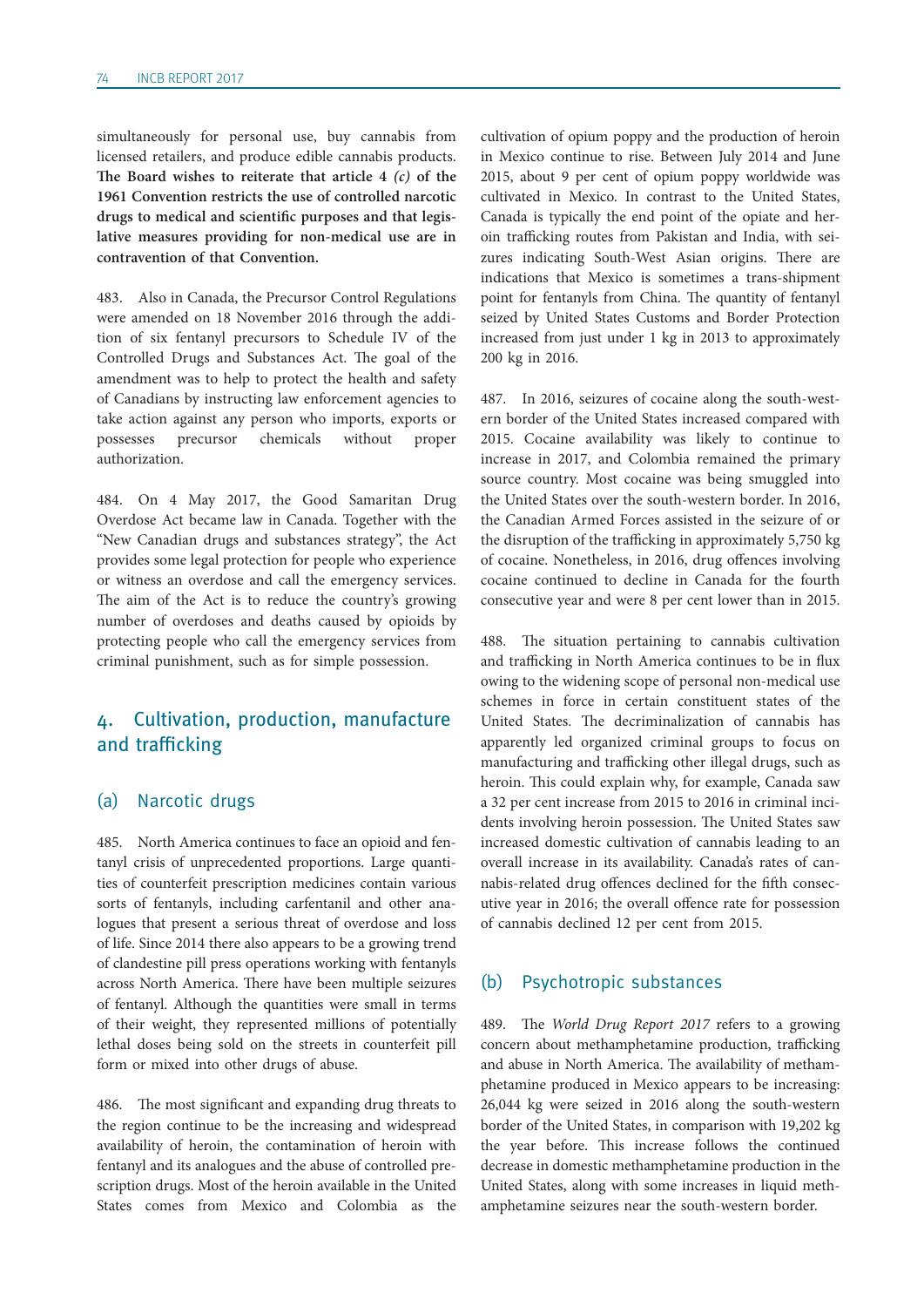490. In Canada, the rates of criminal possession of methamphetamine increased by 22 per cent in 2016. However, criminal possession of "ecstasy" declined by 40 per cent in 2016. Trafficking, production and distribution crimes declined by 18 per cent from the previous year. According to the *World Drug Report 2017*, Canada continued to be a source and transit country for "ecstasy" destined for the United States and other international markets, while Asian organized criminal groups were active in the cross-border smuggling of large quantities of "ecstasy" between Canada and the United States.

## (c) Precursors

491. In 2016, a total of 5,549 operational clandestine laboratories were seized in the United States, of which 5,078 were methamphetamine laboratories. In the first half of 2016, forensic profiling showed that 94 per cent of the methamphetamine tested in the United States had been produced according to the so-called P-2-P method. That number increased to 98 per cent in the second half of 2016. A large proportion (51 per cent in the first half of 2016, and 66 per cent in the second half of that year) had been obtained through the new P-2-P production process in Mexico, also known as the nitrostyrene method, using nitroethane and benzaldehyde as the main precursors.

492. A detailed analysis of the situation with respect to the control of precursors and chemicals frequently used in the illicit manufacture of narcotic drugs and psychotropic substances in the region can be found in the report of the Board for 2017 on the implementation of article 12 of the 1988 Convention.

# (d) Substances not under international control

493. The continued rapid emergence of new psychoactive substances in North America posed a significant challenge to the Governments in the region. The new psychoactive substances market in the United States continued to grow, with a strong and growing threat of synthetic opioids, synthetic cannabinoids and synthetic cathinones originating from parts of Asia.

494. The United States has recognized that new psychoactive substances pose a national and regional threat, given that they are inexpensive, widely available and sometimes disguised as other drugs, such as "ecstasy". In the United States, the special testing and research laboratory of the Drug Enforcement Agency noted that, in 2016, there were 21 substances reported as seized and analysed for the first time, and that FUB-AMB and 5F-UR-144 were the most commonly reported synthetic cannabinoids. In the first half of 2017, there were 477 synthetic cannabinoid identifications, an increase of nearly 250 per cent from the 193 identifications made in the same period in 2016. In 55 per cent of these synthetic cannabinoid identifications, the substance found was FUB-AMB.

## 5. Abuse and treatment

495. Fuelled by over-prescription, widespread availability, weak controls and a lack of public information, prescription drug abuse has, in recent years, emerged as one of the biggest drug control challenges in North America. The situation has been further exacerbated by the aggressive marketing of medicines containing opioids by the pharmaceutical industry to the general public and medical practitioners, as well as the industry's lobbying efforts to influence drug policy. In an attempt to address the problem, Governments in the region have adopted a series of measures to stem prescription drug abuse, including the establishment of prescription drug monitoring systems, awareness-raising measures, the creation of safe disposal initiatives and increased oversight of the drug production and supply chain.

496. As control of the prescription and sale of prescription drugs has been strengthened, patterns of abuse have shifted towards illicit drugs. This has manifested itself in sharp increases in heroin abuse, which had previously been in decline. The consumption of heroin and other drugs adulterated with fentanyl and fentanyl analogues have led to significant increases in the number of deaths from overdose, as many people abusing those drugs are unaware that they contain fentanyl, which is much more potent than heroin itself.

497. In Canada, there were 2,458 apparent opioidrelated deaths in 2016, representing a rate of 8.8 such deaths per 100,000 people. In addition, recently issued reports indicate that First Nations populations in British Columbia, Canada, are five times more likely than non-First Nations people to experience an overdose event. Members of First Nations accounted for 10 per cent of all overdose deaths in the province. They were also three times more likely to die from an overdose. According to figures released by the Coroners Service of British Columbia, the proportion of opioid-related deaths linked to fentanyl or fentanyl in combination with other drugs has risen sharply, exceeding 80 per cent of cases of death caused by overdose in 2017, compared with 4 per cent of such cases in 2012.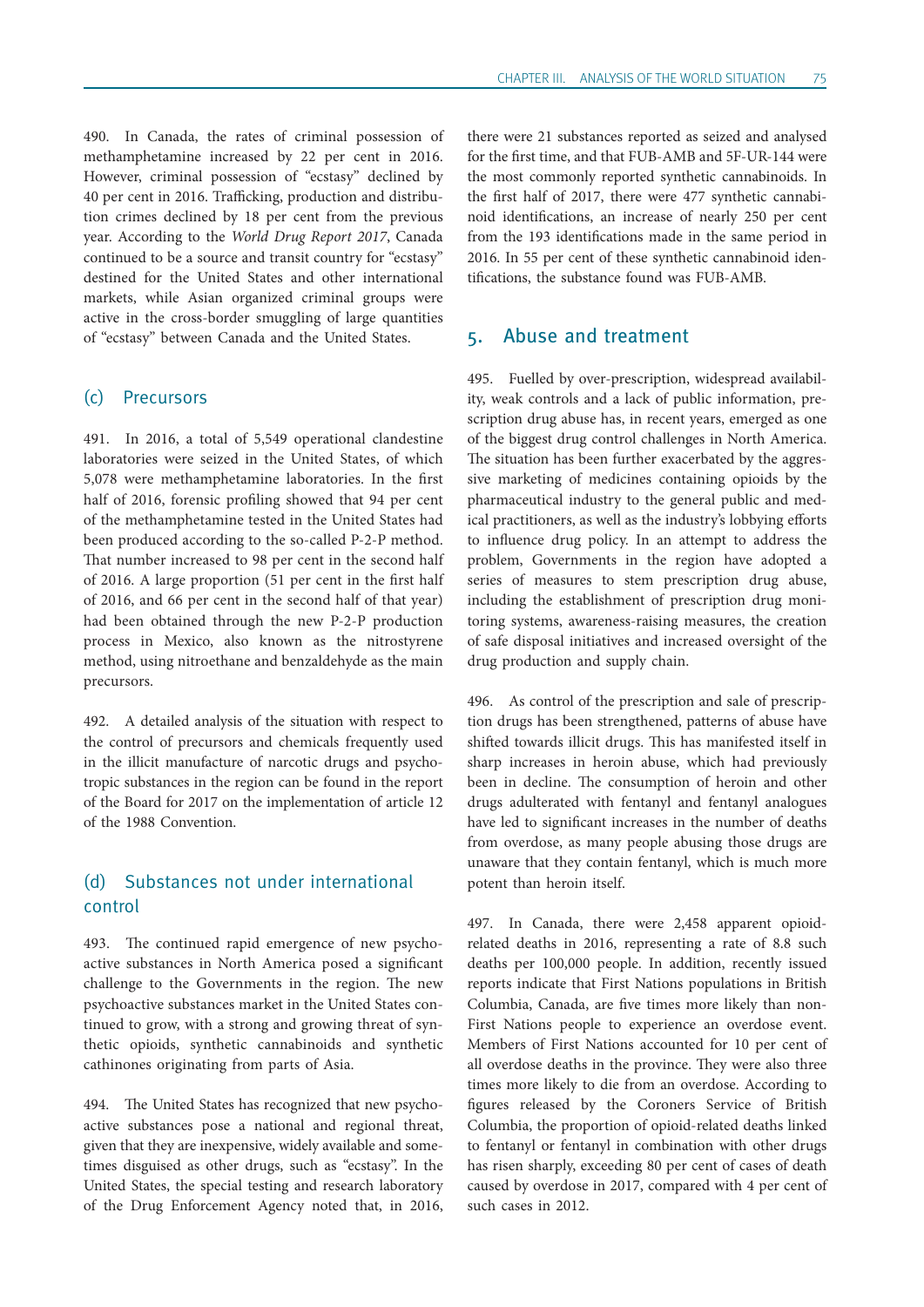498. According to the Centers for Disease Control and Prevention of the United States, drug overdose deaths in the United States increased by an average of 5.5 per cent per year between 1999 and 2015, with rates increasing for all age groups. On that basis, it was estimated that every day during that period, 91 Americans died from opioid overdose. That figure increased significantly to 142 deaths per day in 2016, the estimated total number of such deaths exceeding 64,000. According to estimates by the Centers for Disease Control and Prevention, as reported by the President's Commission on Combating Drug Addiction and the Opioid Crisis, drug overdoses killed more people than gun homicides and car crashes combined. Thus, in 2016, the average number of deaths caused by drug overdose per day in the United States was 175.

499. In the United States, opioid overdoses have quadrupled since 1999, and opioids (both prescribed and obtained by illicit means) are the main substances responsible for overdose deaths. Opioids were involved in 33,091 deaths across the United States in 2015. The five states with the highest rates of overdose deaths in 2015 were West Virginia (41.5 per 100,000), New Hampshire (34.3 per 100,000), Kentucky (29.9 per 100,000), Ohio (29.9 per 100,000) and Rhode Island (28.2 per 100,000). Some local areas in the United States have been funding public service campaigns to publicize the effects of the opioid epidemic on local communities. New York City, for example, launched an online campaign entitled "Fentanyl kills" to publicize the increases in overdoses between 2015 and 2016 and the record 1,374 people who died in 2016 from drug overdoses in the city.

500. Heroin use and demand in the United States continued to increase significantly in 2016, with many younger adults turning to heroin to feed addictions they had developed to opioids initially prescribed to them for pain management. Limited access to health insurance in the United States continues to impede the management of addiction and the provision of adequate care and treatment. The percentage of persons under 65 years of age who were uninsured in 2016 remained around 28.5 per cent.

501. Cocaine use has been increasing in North America and cocaine-related overdose deaths have increased since 2010. There were 10,619 deaths in the United States in 2016 where cocaine was reported as the underlying cause of death — of which 2,278 were reported to involve cocaine without opioids and 4,506 were reported to involve cocaine combined with opioids — compared to a total of 6,784 in 2015. This recent increase has been attributed to the growing supply and simultaneous abuse of heroin and of cocaine laced with fentanyls. In British Columbia, Canada, for example, there was an increase of 194 per cent in the

number of drug overdose deaths involving fentanyl from 2015 to 2016. In New York, there were warnings that in 2016, 37 per cent of overdose deaths involved cocaine and fentanyl, without heroin, up from 16 per cent in 2015.

502. In the United States, the National Institute on Drug Abuse highlighted in April 2017 that research based on national survey data indicated that laws legalizing medical cannabis were associated with increases in illicit cannabis use and cannabis use disorders. The authors estimated that easier access to the drug following the passage of medical cannabis laws could result in an additional 1.1 million adult illicit cannabis users and an additional 500,000 adults with a cannabis disorder.

503. In 2016, the National Institutes of Health released their annual survey on substance abuse among teenagers ranging in age from 13 to 18, as part of its ongoing study "Monitoring the future". The survey showed that there was a long-term decline in the use of many substances and that past-year use of any illicit drug was the lowest in the survey's history for pupils in their eighth school year. The survey also showed that, among twelfth-year pupils in states where the medical use of cannabis was legal, cannabis use was 5 per cent higher than in states where medical use was illegal. Teenagers in states where medical use was legal also reported a higher use of cannabis edibles.

504. In states of the United States where the non-medical use of cannabis is now allowed, that substance is available for purchase in various forms, which include products that can be inhaled through smoking or vaporization or eaten, such as baked goods and candy. Since the legalization of non-medical cannabis, the states of Colorado and Washington have experienced an increase in cases of unintentional exposure of children to cannabis.

505. According to a 2016 study entitled "Unintentional Pediatric Exposures to Marijuana in Colorado, 2009-2015", "15 of the 32 exposures seen in the children's hospital in 2014 and 2015 were from recreational marijuana, suggesting that the legalization of recreational marijuana did affect the incidence of pediatric exposures."90 Similarly, in the State of Washington, the Washington Poison Center experienced another year of increased calls relating to marijuana exposures and poisonings, reporting that in 2016 the Center received 280 cannabis-related calls, 49 of which concerned children 0-5 years of age.

<sup>90</sup>Georg S. Wang and others, "Unintentional pediatric exposures to marijuana in Colorado, 2009-2015", *JAMA Pediatrics*, vol. 54, No. 9 (2016), pp. 840–846.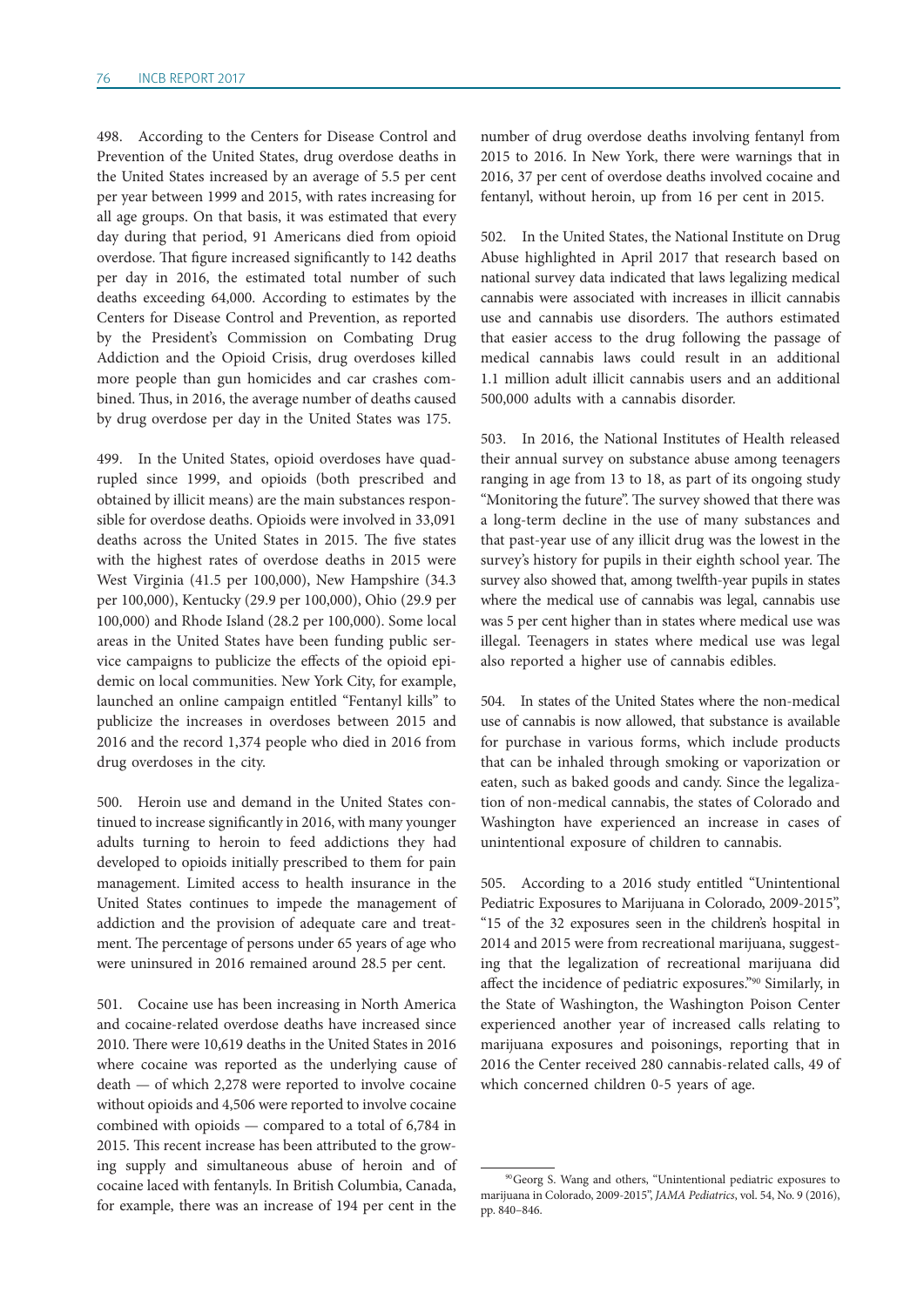506. A national study entitled "Characterization of edible marijuana product exposures reported to United States poison centers"<sup>91</sup> reported that over a 36-month study period from January 2013 to December 2015, 430 calls relating to exposure to edible cannabis were made to the National Poison Data System, the age group most commonly affected by such exposure being that of children under 6 years of age. Furthermore, 381 (91 per cent) of those calls came from states that had implemented medical cannabis programmes or permitted the non-medical use of cannabis.

507. In order to address public health and safety concerns, various measures have been developed. On 1 October 2017, Colorado adopted new rules regarding medical and non-medical cannabis products, including the requirement that the packaging of such products should bear standardized symbols and the warning "Contains marijuana. Keep out of the reach of children". The packaging of every standardized edible cannabis retail product must be individually marked; if the packaging cannot be marked in this way owing to the nature of the product (as in the case of bulk goods, for example), the product must be in a childproof container; the words "candy" or "candies" must not be shown on the packaging (unless part of the name of the establishment); the product must not resemble animal shapes, cartoon characters, fruits or humans; and each container must be labelled with necessary and relevant information for consumers, including a potency statement and a statement that the product has been tested for contaminants.

508. In February 2017, the Washington State Liquor and Cannabis Board introduced a new warning label (showing a hand gesturing "Stop", the words "Not for kids", and the 24-hour emergency telephone hotline for poison control) to identify cannabis-infused edibles. In Alaska, edible cannabis products must identify the retail store's logo, the establishment license number and the estimated amount of THC in the product. They must also bear warnings such as "For use only by adults 21 and older. Keep out of the reach of children." In California, it is prohibited to market edible cannabis products that are appealing to children or which can be easily confused with commercially sold candy or other foods that do not contain cannabis, and prohibited to make cannabis-containing products in the shape of a person, animal, insect or fruit.

509. The Canadian Research Initiative in Substance Misuse issued "Lower-risk cannabis use guidelines" in 2017. The document is a health education and prevention tool that acknowledges that cannabis use carries both immediate and long-term health risks. The guidelines contain ten recommendations on topics including the choice of cannabis products, the age of initial use, the frequency and intensity of use, and cannabis use and driving.

510. In March 2017, the Canadian Community Epidemiology Network on Drug Use issued an information bulletin entitled "Calling 911 in drug poisoning situations". The bulletin provides estimates of how many people call the emergency services in drug overdose situations. According to data collected from 2013 to 2016, members of the public who had used a naloxone kit to treat an overdose did not call the emergency services in up to 65 per cent of overdose situations. The bulletin advises laypeople to call emergency medical services in all overdose situations, even if they already have naloxone kits, so as to reduce the number of fatalities or brain injuries. A fentanyl overdose can sometimes take more than one naloxone kit or other type of medical intervention to increase the chances of survival. After naloxone has been administered, it is advisable that the patient remain in a medical or health-care facility; naloxone wears off faster than many opioids, and the patient could return to a state of overdose. Naloxone can also cause severe withdrawal symptoms or other unpredictable complications.

511. In June 2017, the National Commission against Addictions in Mexico presented the results of the national survey on the use of drugs, alcohol and tobacco 2016–2017. One of the main findings in relation to drug use trends was that the lifetime prevalence of use of any drug had increased from 7.8 per cent in 2011 to 10.3 per cent in 2016. Also from 2011 to 2016, the prevalence of past-year use had gone from 1.8 per cent to 2.9 per cent, and pastmonth prevalence from 1 per cent to 1.5 per cent. Over the same period, the lifetime prevalence of the use of any illegal drug had increased from 7.2 per cent to 9.9 per cent, past-year prevalence from 1.5 per cent to 2.7 per cent and past-month prevalence from 0.8 per cent to 1.4 per cent. Again from 2011 to 2016, in the adolescent age group (12–17 years of age), the lifetime prevalence for cannabis had increased from 6 per cent to 8.6 per cent (from 10.6 per cent to 14 per cent for boys and from 1.6 per cent to 3.7 per cent for girls) and past-year prevalence from 1.2 per cent to 2.1 per cent (from 2.2 per cent to 3.5 per cent for boys and from 0.3 per cent to 0.9 per cent for girls). In the case of cocaine, lifetime prevalence rates remained stable (3.3 per cent against 3.5 per cent), while annual prevalence increased from 0.5 per cent to 0.8 per cent. In the adolescent population group (12–17 years of age), the lifetime prevalence of illegal drug use increased significantly from 2.9 per cent to 6.2 per cent, and past-year prevalence from 1.5 per cent to 2.9 per cent. Past-month

<sup>91</sup>Dazhe Cao and others, "Characterization of edible marijuana product exposures reported to United States poison centers", *Clinical Toxicology*, vol. 54, No. 9 (2016), pp. 840–846.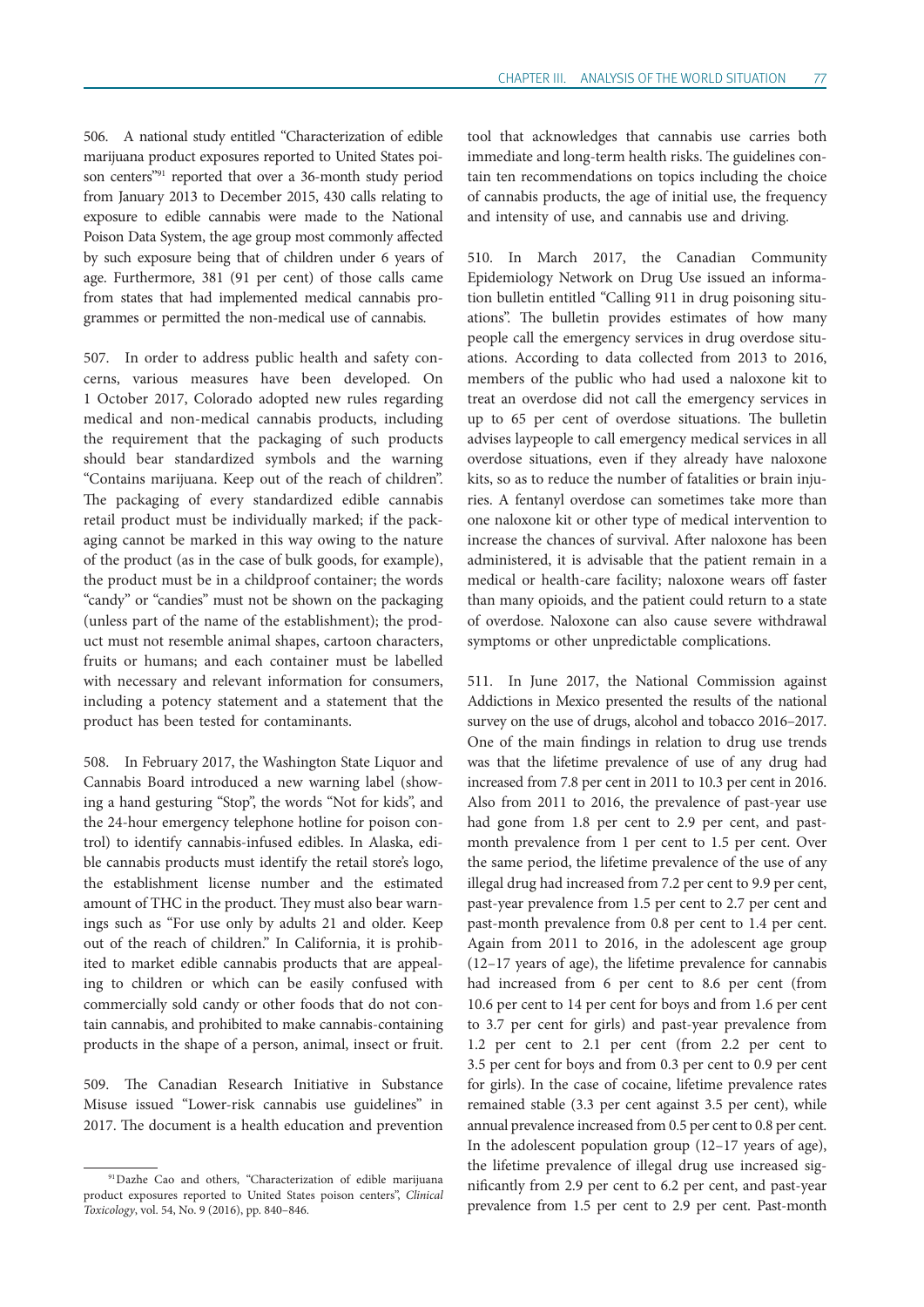prevalence remained stable (0.9 per cent in 2011; 1.2 per cent in 2016). Prevalence for cannabis had also increased significantly for both lifetime use (2.4 per cent to 5.3 per cent) and past-year use (1.3 per cent to 2.6 per cent). The abuse of cocaine and inhalants did not show any significant growth compared to 2011: 0.7 per cent for lifetime abuse of cocaine and inhalants in 2011, compared to 1.1 per cent in 2016. The corresponding figures for past-year use were 0.4 per cent compared to 0.6 per cent for cocaine, and 0.3 per cent compared to 0.6 per cent for inhalants.

512. Also in Mexico, in August 2017, the National Commission against Addictions relaunched its national programme for the prevention of psychoactive substance abuse and for citizen participation. The programme involves the participation of the federal, state and municipal levels of government and includes collaboration with the private sector and social organizations. It provides for the treatment of drug use disorders, the prevention of tobacco and alcohol consumption and restrictions on the sale of inhalants to minors, among other measures. The programme will establish 340 outpatient facilities in high-risk communities to provide early detection and intervention services for drug users. In addition, in cooperation with CICAD, Mexico will establish a pilot programme to train and certify addiction counsellors. Also, to implement the recommendations of the outcome document of the thirtieth special session of the General Assembly on the world drug problem the Government of Mexico will initiate a series of dialogues with civil society organizations and researchers to share experiences, best practices and information regarding trends with the aim of drawing up ten principles (a "Decalogue") to address drug issues in that country.

# South America

## 1. Major developments

513. In South America, Argentina, Colombia, Paraguay and Peru launched initiatives to regulate the sale of cannabis for medical purposes. The availability of cannabis in the region continued to increase, driven by policies and legislative initiatives aimed at permitting and regulating the medical and non-medical use of cannabis in several States, thereby lowering the perception of risks associated with its use. Cannabis continued to be the illicit drug most widely available and commonly abused in the region.

514. In the report of 2016 on the monitoring of coca bush cultivation, the Government of the Plurinational

State of Bolivia and UNODC indicated that the area dedicated to that crop had increased by 14 per cent, from 20,200 ha in 2015 to 23,100 ha in 2016, but remained smaller than that of 2006 (27,500 ha) and 2010 (31,000 ha).

515. The area under coca bush cultivation in Colombia increased by more than 50 per cent, from 96,000 ha in 2015 to 146,000 ha in 2016. Following the signing, in November 2016, of the peace accord with the Revolutionary Armed Forces of Colombia-People's Army (FARC-EP), which contains a chapter on the solution to the illicit drug problem, the Government of Colombia agreed in October 2017 to sign with UNODC a historic multi-year project, valued at around \$315 million, focusing on the development, implementation, monitoring and evaluation of Colombia's national policy on illicit drug crop reduction and the national strategy on territorial and rural development, as a crucial part of the country's ongoing peacebuilding efforts. The project includes UNODC technical assistance to the Government in the implementation of the national policy and strategy on territorial and rural development, integrated monitoring of illicit crops and support for voluntary substitution of illicit crops, including interventions for sustainable alternative development and the formalization of rural property.

516. In Uruguay, in the context of the implementation of Law No. 19172, measures were put in place to establish a national regulatory framework with a view to permitting the sale of cannabis in pharmacies to registered users from July 2017.

#### 2. Regional cooperation

517. South America strengthened cooperation at the bilateral and multilateral levels. Countries in the region improved the exchange of information to provide an adequate response to illicit drug-related activities through coordination at the policy and operational levels.

518. According to the global survey of the implementation by Member States of Security Council resolution 1373 (2001) (see S/2016/49), in spite of the efforts made by a number of Member States (e.g., subregional and international cooperation), corruption, weak public institutions, weak legislation, porous borders and a lack of human resources posed serious challenges to cooperation in the field of counter-terrorism. Owing to the linkages between counter-terrorism and counter-trafficking, these challenges may have an impact on efforts to counter drug trafficking.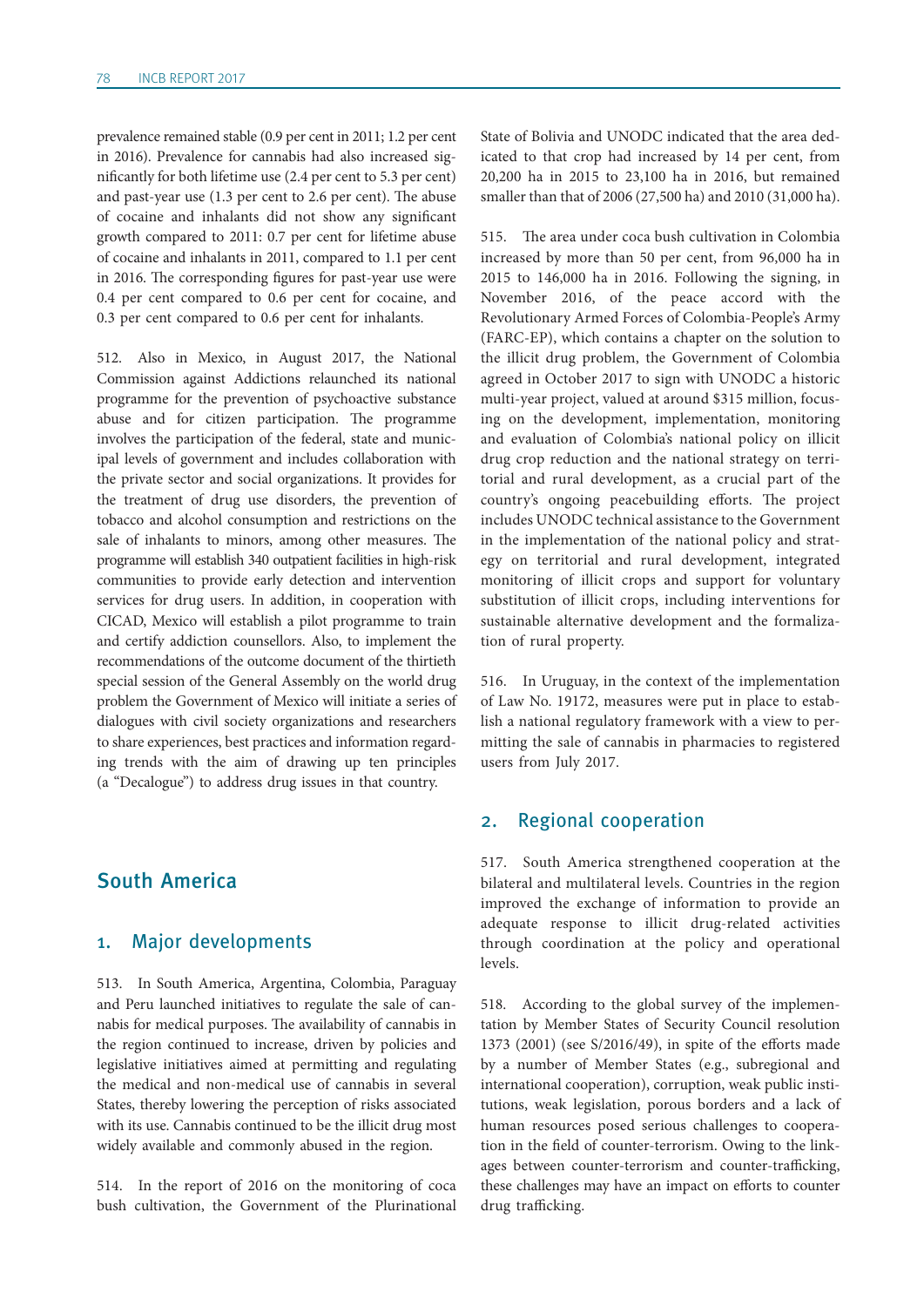519. International cooperation efforts to improve drug control in Colombia remained a priority, as the country began to implement the post-conflict transition process following the signing of the Final Agreement for Ending the Conflict and Building a Stable and Lasting Peace with the Revolutionary Armed Forces of Colombia-People's Army in November 2016. The process will require significant investments in social and economic development programmes. In that context, the European Union renewed its commitment to supporting the implementation of the Final Agreement, with special emphasis on rural reform.

520. In February 2017, the first regional meeting on new psychoactive substances in the western hemisphere was held in Colombia with the aim of exchanging information on the identification of public health risks and the use of early warning systems as effective ways of addressing the problem of new psychoactive substances.<sup>92</sup>

521. The Twenty-seventh Meeting of Heads of National Drug Law Enforcement Agencies, Latin America and the Caribbean, was held in Guatemala City from 2 to 6 October 2017. The meeting gathered government law enforcement experts from all countries of the Americas and focused on: *(a)* the coordination of the regional communication platforms supporting drug law enforcement across Latin America and the Caribbean; *(b)* links between drug trafficking and other forms of organized crime, including money-laundering; *(c)* alternatives to imprisonment for certain offences as demand reduction strategies that promote public health and safety; and *(d)* practical measures tailored to the specific needs of children and young people to prevent and treat drug abuse among them and to address their involvement in drug-related crime. The meeting resulted in specific recommendations on those topics to Governments in the region, which would also be considered by the Commission on Narcotic Drugs at its sixty-first session, in 2018.

## 3. National legislation, policy and action

522. Argentina, Colombia, Paraguay and Peru reported on initiatives to permit and regulate the medical and scientific use of cannabis.

523. Following the enactment of relevant legislation in 2016, Colombia approved the medical and scientific use of cannabis through decree 613 of 10 January 2017. The decree regulates the sale of cannabis derivatives, the use of seeds for grain production, the cultivation of psychoactive and non-psychoactive cannabis plants for medical and scientific use and the use of non-psychoactive cannabis plants for industrial purposes.

524. On 22 February 2017, the President of Peru transmitted to Congress draft legislation that would permit the use of cannabis for medical purposes with a medical prescription where other therapeutic options had failed. The draft legislation provides that, two years after the promulgation of the law, the Ministry of Health is to evaluate its implementation and that, on the basis of its findings, the executive branch is to assess the appropriateness of submitting further draft legislation to authorize the production of cannabis products for medicinal purposes. Also in February, the Government established, by ministerial resolution, a committee of experts to evaluate the use of cannabis as an alternative medicine in Peru.<sup>93</sup> The Committee of Experts submitted its report to the Ministry of Health in April 2017, and the congressional commission examining the draft legislation adopted it in September 2017, and the Congress approved it on 19 October, followed by promulgation by the Executive Branch in November.

525. In Argentina, in April 2017, Law No. 27350 entered into force, permitting the use of cannabis oil and its derivatives for medical purposes and setting up a regulatory framework under which to prescribe and distribute such products to patients. The Law established a regulatory framework for medical and scientific research on the medicinal and therapeutic uses of the cannabis plant and its derivatives and their use in the palliative treatment of pain with a view to guaranteeing and promoting comprehensive health care. The Law also established a national programme for the study of and research on the medicinal use of the cannabis plant and its derivatives, as well as of non-conventional treatments, under the Ministry of Health.

526. In June 2017, the House of Representatives of Paraguay considered two draft laws to allow and regulate the medical and scientific use of cannabis.

<sup>&</sup>lt;sup>92</sup>The event was organized by UNODC and based on the outcome document of the special session of the General Assembly on the world drug problem held in 2016 (General Assembly resolution S-30/1, annex). Participating countries included Argentina, Brazil, Canada, Chile, Colombia, Costa Rica and the United States.

<sup>93</sup> Ministerial resolution No. 096-2017, Ministry of Health, 14 February 2017. The resolution provided a deadline of one month to these experts to submit a report with concluding observations. See *Actualización de la Revisión y Síntesis de la Evidencia sobre Regulación del Uso Médico de Cannabis*, National Health Institute. Series No. 01-2017 (Lima, April 2017). The proposed legislation would authorize the import, sale and use of cannabis products for medicinal purposes as determined in regulations to be elaborated by the executive branch within a maximum of 30 days after the adoption of the bill.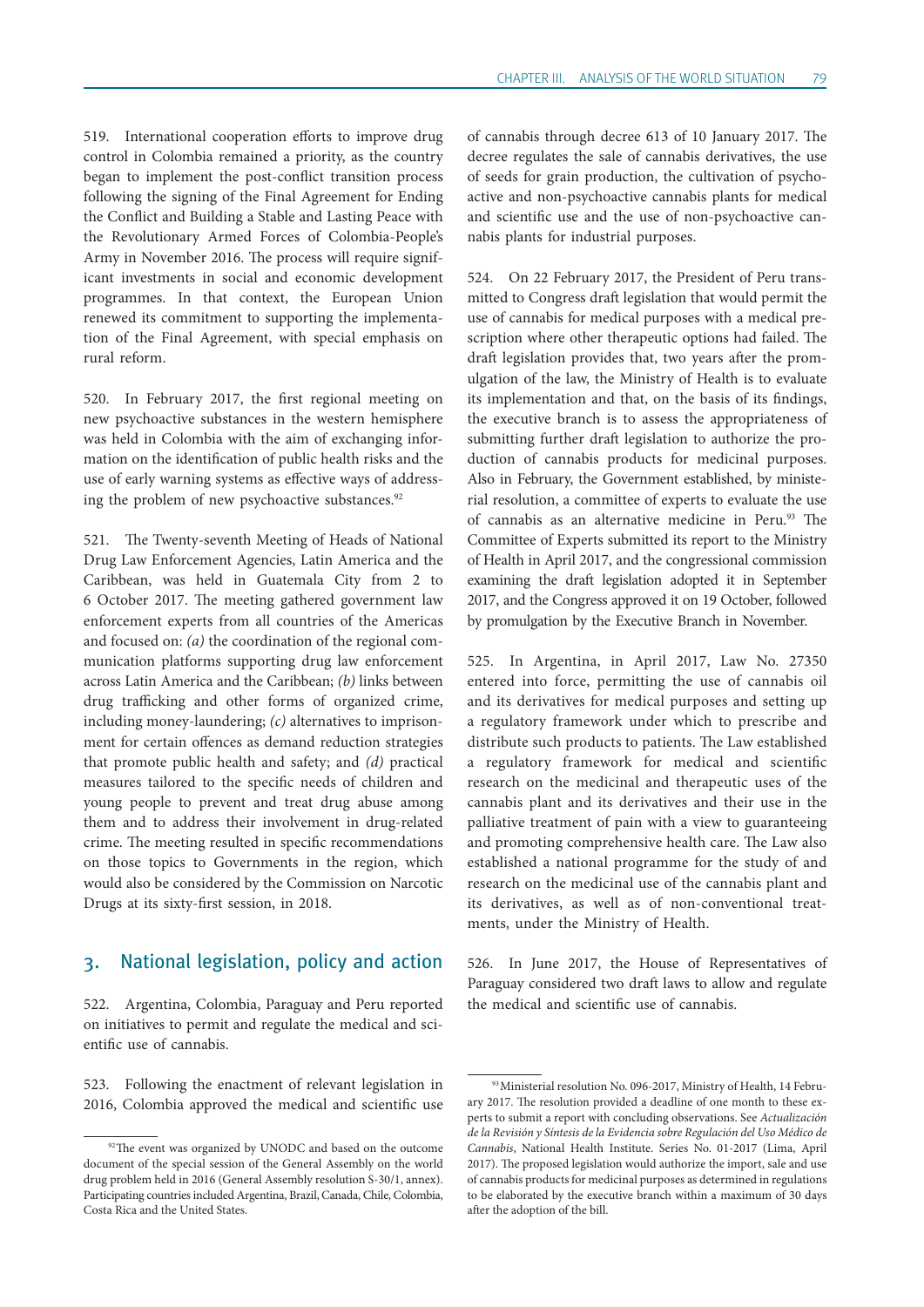527. In Uruguay, in 2016, a review and compilation of data on the indicators for monitoring the implementation of Law No. 19172 were carried out with respect to nonmedical uses of cannabis. In December of the same year, the Ministry of Public Health completed the first annual report, for 2016, to the parliament of Uruguay on the status of implementation of the Law.94 In March 2017, the National Drugs Council of Uruguay announced a series of measures aimed at widening access to cannabis for non-medical use under Law No. 19172. Foremost among those measures was the establishment of a user registry. At the same time, the Council announced the launch of a large-scale media campaign on the risks of drug abuse. The sale of cannabis in pharmacies began in July 2017, after being delayed on several occasions owing to an insufficient State-grown supply. Once the system is fully implemented, registered buyers will be able to purchase up to 40 grams of cannabis per month (capped at 10 grams per week) from registered pharmacies. Those pharmacies will have fingerprint recognition units, and each purchase will have to be recorded in a government database to ensure that individuals do not exceed their allowance.

528. **The Board reiterates that any measures that permit the use of cannabis for non-medical purposes are in clear violation of article 4, paragraph** *(c)***, and article 36 of the 1961 Convention as amended, and of article 3, paragraph 1** *(a)***, of the 1988 Convention. INCB also reiterates that the limitation of the use of controlled substances to medicinal and scientific purposes is a fundamental principle to which no derogation is permitted under the 1961 Convention as amended.**

529. Other legislative developments in the region included the promulgation of Law No. 27283 in Argentina in October 2016, by which Congress established the Federal Council on Chemical Precursors. The Council has the mandate, inter alia, to analyse matters related to controlled substances and chemicals; make recommendations on substances to be brought under control; prepare reports and conduct research on the evolution and emergence of new chemical precursors, and produce and maintain a related map; and propose the implementation of public policies to improve the control of their production. In November 2016, Argentina enacted Law No. 27302, which amended Law No. 23737, criminalizing the international diversion of precursor chemicals and establishing additional sanctions for the production, sale and cultivation of drugs, as well as new border control measures to counter drug trafficking. Moreover, Law No. 27319 on the

<sup>94</sup>The assessment is being implemented under the technical cooperation agreement among the National Drug Board, the Pan American Health Organization and WHO. See [www.ircca.gub.uy](http://www.ircca.gub.uy).

prosecution of complex cases, adopted in November 2016, contained provisions on special investigative techniques.

530. In January 2016, in Uruguay, Law No. 19355 came into effect establishing the National Secretariat for Combating Money-Laundering and the Financing of Terrorism, the role of which is defined under the procedures established in the regulations of the fund of confiscated assets of the National Drug Board.

531. In March 2017, the Plurinational State of Bolivia took further steps to reform its legal framework for narcotic drugs and precursors extending government control over the production and sale of coca leaf. On 8 March, the Government adopted Law No. 906, the General Law on Coca, repealing articles 1 to 31 of Law No. 1008 of 1988 and establishing that an area of up to 22,000 ha may be devoted to the cultivation of coca bush under the reservation that the country entered in 2013 in respect of the 1961 Convention as amended, thereby nearly doubling the area permitted for supplying the demand for coca leaf for the traditional practice of chewing that had been set at 12,000 ha under Law No. 1008.

532. Law No. 906 also allows for the use of coca leaf for ritual, medicinal, nutritional, research and industrial purposes and provides for the establishment of the National Council for the Re-evaluation, Production, Sale, Industrialization and Investigation of Coca,<sup>95</sup> and for the implementation of a register of coca producers by the Ministry of Rural Development and Land.

533. The Board expresses its concern regarding the decision of the Government of the Plurinational State of Bolivia, through the adoption of the new General Coca Law of 2017 and pursuant to its reservation with respect to the 1961 Convention as amended to permit the almost doubling to 22,000 ha of the area designated for the cultivation of coca bush. According to a study conducted by the Government with the support of the European Union and published in 2013, the amount of coca leaf deemed sufficient in 2012 to meet the demand for the purposes described in the country's reservation was 23,219 tons per year, which could be produced from the cultivation of around 14,700 ha.96

<sup>95</sup> At the bilateral meeting held between the President of INCB and a delegation of the Plurinational State of Bolivia, the Bolivian authorities stated that the 22,000 ha of permissible cultivation established by the law was an upper limit and that the Government was able to limit the actual area to a size that reflected the quantity of coca production required to meet licit needs. The Government hopes to boost the export of coca leaf products, according to the Razón newspaper.

<sup>96</sup> See UNODC, *Estado Plurinacional de Bolivia: Monitoreo de Cultivos de Coca 2016*. Available from [www.unodc.org/documents/crop](http://www.unodc.org/documents/crop-monitoring/Bolivia/2016_Bolivia_Informe_Monitoreo_Coca.pdf)[monitoring/Bolivia/2016\\_Bolivia\\_Informe\\_Monitoreo\\_Coca.pdf](http://www.unodc.org/documents/crop-monitoring/Bolivia/2016_Bolivia_Informe_Monitoreo_Coca.pdf).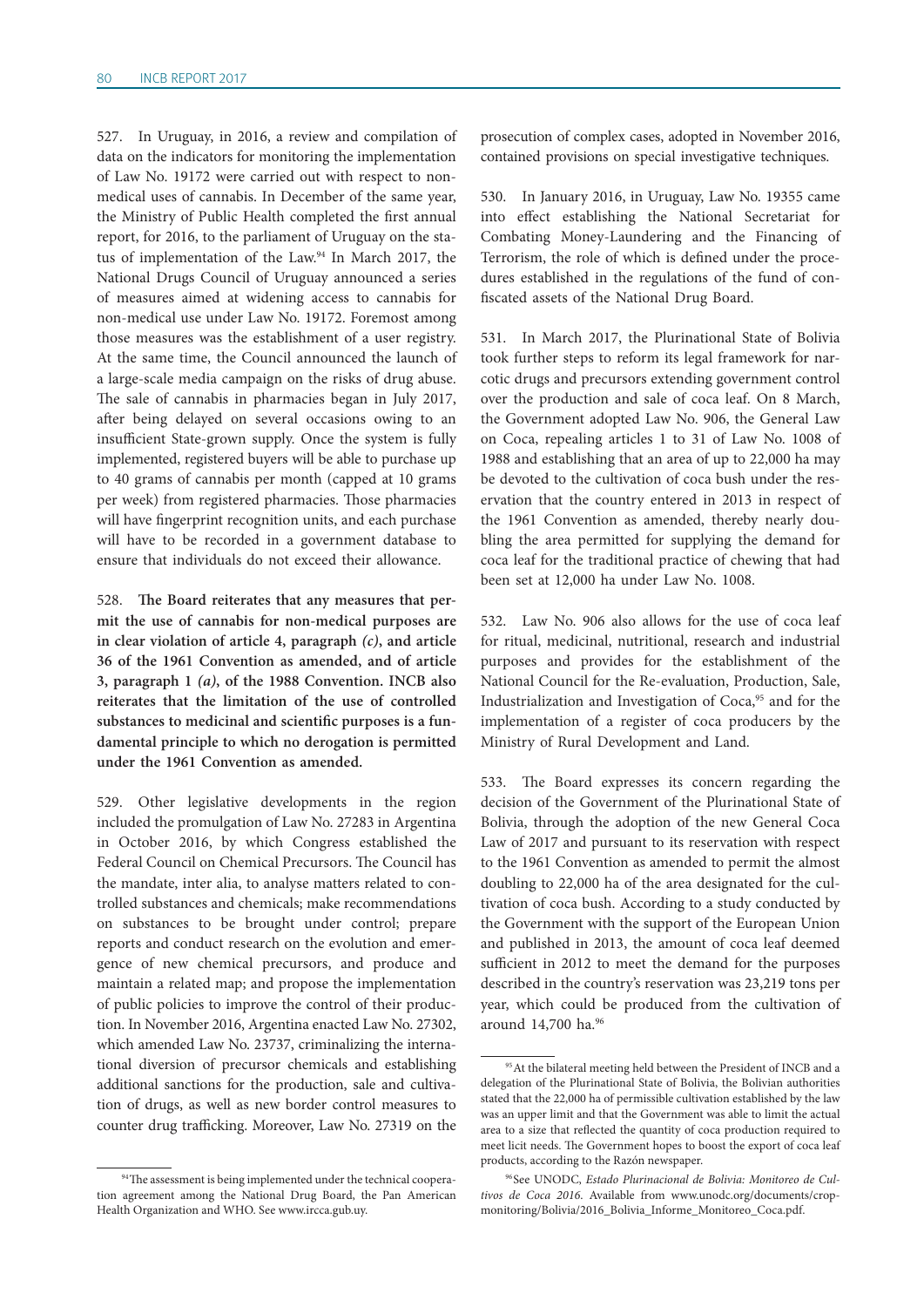534. In March 2017, the Plurinational State of Bolivia also enacted Law No. 913 on Combating Trafficking in Controlled Substances, by which it established mechanisms for countering traffic in controlled substances by means of prevention and law-enforcement measures, the control of precursors and a strengthening of the regime for the seizure and confiscation of assets.

535. The Board notes the open dialogue that it has maintained with the Government of the Plurinational State of Bolivia over time and its ongoing requests to the Government to provide information on the measures that the Government has taken or plans to take to ensure full compliance with the provisions of the international conventions on drug control, including the reservation entered when adhering, in 2013, to the 1961 Convention as amended, and in relation to other matters, including the estimates that the Government must provide to the Board as part of its obligations under said convention. The Board trusts that the Government of the Plurinational State of Bolivia will comply fully and without delay with the Board's various requests for information.

536. Several policy initiatives were reported in the region. In December 2016, the Government of Guyana launched a new national drug strategy master plan for 2016–2020. The plan strikes a balance between public health and public security. It addresses demand and supply reduction, control measures, institutional strengthening, policy coordination and international cooperation.

537. In Colombia, in December 2016, the National Narcotics Council approved the manual eradication of illicit crops and the use of glyphosate for that purpose. The Government of Colombia aims to eradicate 50,000 ha of illicit cultivation of coca bush in 2017 and to substitute 50,000 ha of such cultivation with licit crops in 2017, as the country prepares for the implementation of its postconflict counter-narcotics strategy. In addition, the national police have implemented a strategy against microtrafficking with the support of the Office of the Attorney General and other State authorities. In January 2017, the Government launched the comprehensive national strategy for the substitution of illicit crops with the aim of promoting the voluntary substitution of illicit crops and helping poor and marginalized rural families affected by illicit crop cultivation.

538. Peru adopted a new national drug control strategy for the period 2017–2021, which was aimed at reducing the country's coca-growing area by 50 per cent by strengthening cooperation among relevant institutions, sharing intelligence, enhancing prevention and seizing chemical precursors used for the manufacture of illicit

drugs. Peru will focus its efforts on the eradication of the cultivation of coca bush, seizure activities, alternative development strategies, weakening the population's links with armed groups and drug trafficking and restoring security and respect for the rule of law.

539. In Ecuador, situational studies on drug supply and demand are being conducted in priority areas of the country within the framework of the Emerging Intervention Strategy 2016.

540. Countries in South America have responded to the emergence of new psychoactive substances, including by establishing early warning systems, issuing alerts and introducing new legislation. By decree No. 69/2017, issued in January 2017, the Government of Argentina updated its list of controlled substances by adding 61 new such substances in January 2017. In Uruguay, decree No. 320/016 was issued to include *para*-methoxymethylamphetamine (PMMA) in the list of substances under national control. On 29 December 2016, Uruguay amended its Law on Psychotropic Substances to reflect the transfer of *gamma*-hydroxybutyric acid (GHB) from Schedule IV to Schedule II of the Convention on Psychotropic Substances of 1971.

# 4. Cultivation, production, manufacture and trafficking

#### (a) Narcotic drugs

541. The impact on protected areas of the illicit cultivation of coca bush remains a threat to biological diversity in the region.97 The area under such cultivation in Colombia increased significantly, from 96,000 ha in 2015 to 146,000 ha in 2016. Following the suspension of aerial spraying in October 2015,<sup>98</sup> the Government sought new strategies, such as the implementation of round tables with the communities affected by illicit crop cultivation and an increase in interdiction efforts. The impact that the suspension of spraying might have had on the yield will be assessed in new yield studies planned for 2017.99

<sup>97</sup>UNODC, Colombia, Monitoreo de territorios afectados por cultivos ilícitos 2016. Available from [www.unodc.org/documents/colombia/2017/](http://www.unodc.org/documents/colombia/2017/julio/CENSO_2017_WEB_baja.pdf) [julio/CENSO\\_2017\\_WEB\\_baja.pdf.](http://www.unodc.org/documents/colombia/2017/julio/CENSO_2017_WEB_baja.pdf)

<sup>98</sup>After the suspension of fumigation of crops with the herbicide glyphosate in Colombia in 2015, the use of that substance was reintroduced in 2017 for use in manual fumigation. Since it stopped using one of its main coca eradication methods, namely, the aerial fumigation of crops with glyphosate, the Government has uprooted a far smaller amount of coca bush, according to government statistics published by the Drug Observatory of the Ministry of Justice.

<sup>99</sup>Colombia, Monitoreo de territorios afectados por cultivos ilícitos 2016.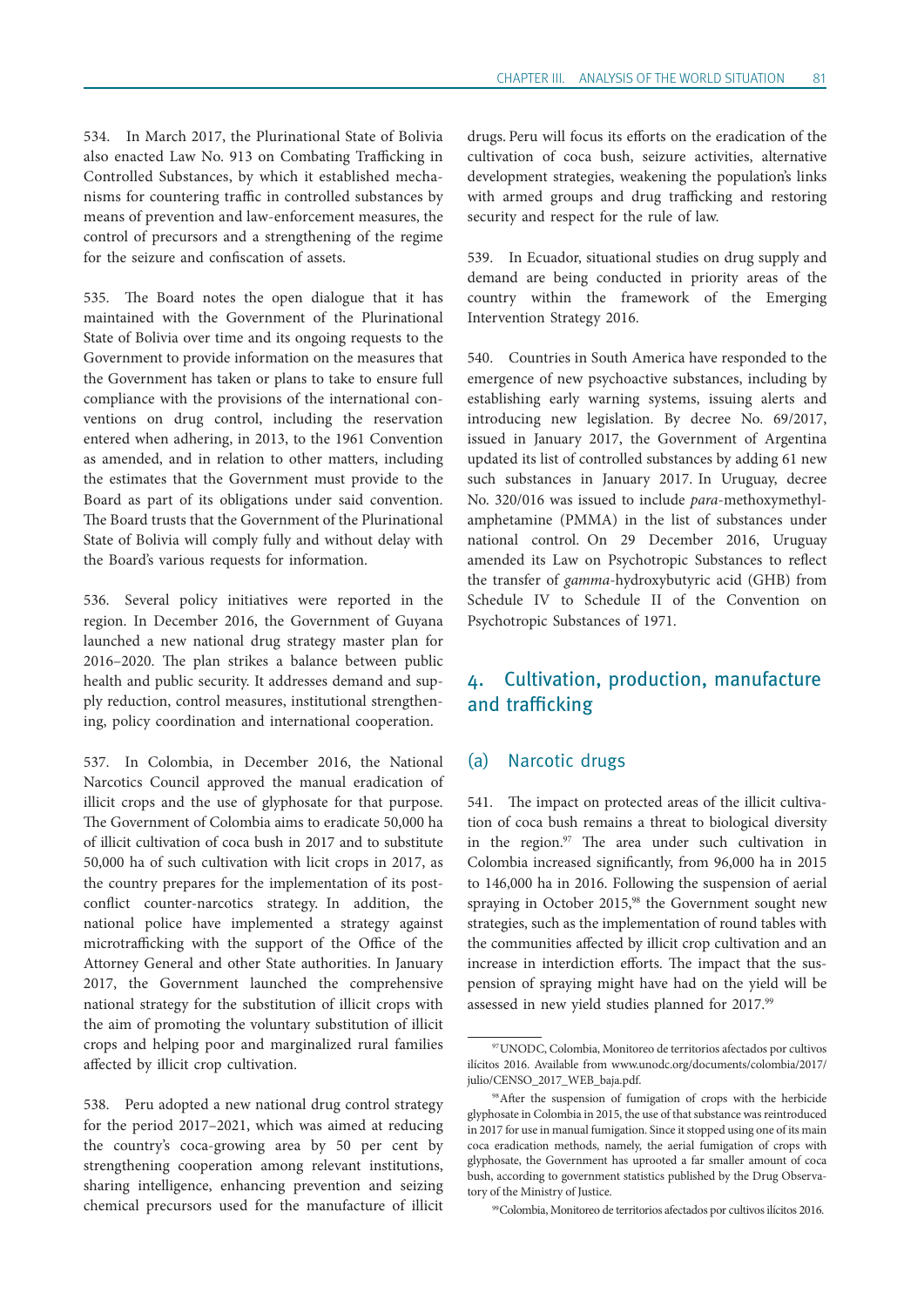542. In the Plurinational State of Bolivia, monitoring results showed an increase in the area under cultivation between 2015 and 2016. In 2016, the total area of coca bush under illicit cultivation was estimated at 23,100 ha, that is, 14 per cent more than in 2015. In 2016, the potential production of sun-dried coca leaf was estimated at 38,000 tons. Similarly, the total volume of coca leaf sold on markets for traditional use reached 21,952 tons, that is, 751 tons more than 2015. The reduction of coca crop surplus in permitted areas, a process known as rationalization, and the eradication of coca bush cultivation in forbidden areas amounted to 6,577 ha nationwide, representing a decrease of 40 per cent compared with the area eradicated in 2015 (11,020 ha).<sup>100</sup>

543. According to the coca cultivation survey in Peru for 2015, published by UNODC and the Government of Peru in July 2016, the area under illicit cultivation of coca bush was estimated at 40,300 ha. Peru also reported some illicit cultivation of opium poppy that could yield up to two harvests per year. At the time of finalization of the annual report of the Board for 2017 (1 November 2017), the findings of the coca cultivation survey for 2016, conducted by UNODC and the Government of Peru, had not yet been published.

544. During 2016, a majority of countries in the region cited land transport as the major means of drug trafficking. Nevertheless, the damage done to landing strips in Peru suggests that trafficking by air might have affected drug prices in the country.

545. Among the drug trafficking routes identified, it is important to mention the "Amazonian trapezoid", also known as the tri-border area, between Brazil, Colombia and Peru. The area is on one of the main drug trafficking routes to the United States and Europe.

546. In its 2016 annual report, the Drug Trafficking Observatory in Chile reported that drug trafficking in the country was on the rise. Chile serves as a trans-shipment country between coca-producing countries and consumer markets in Europe, North America and Oceania.

547. One of the challenges faced by countries with sparsely populated areas that border drug-producing countries is that they serve as transit countries for drugs bound for North America and Europe. South American criminal organizations tend to be relatively small, local and family-based to ensure the confidentiality needed to

perform their operations. Those organizations are the basis for groups formed at the national level that seek international links, often joining larger groups that have a fragmented and decentralized structure, which makes tracking those groups difficult. Those organizations are diverse and adaptable, which allows them to modify their trafficking routes and modi operandi whenever necessary. In addition, South American countries lack a system to follow the price fluctuations of illicit drugs.

548. The Government of the Plurinational State of Bolivia reported the seizure, in 2016, of more than 102 tons of cannabis plants and of 29 tons of cocaine salts most of which had been trafficked by road. During the reporting period, 4,065 clandestine cocaine base laboratories were seized in the country.

549. According to information provided by the national authorities of Paraguay, the eradication of cannabis crops increased from 2006 to 2008, with 1,786 ha eradicated, then sharply declined from 2009 to 2012, to 780 ha. From 2013 to 2015, there was a marked increase in eradication efforts, with the area of cannabis crops destroyed rising from 1,803 ha in 2013 to 1,966 ha in 2014 and a reported 2,116 ha in 2015. Such crops, however, are difficult to identify in areas where they are mixed with licit crops. The authorities reported the seizure of 413,970 kg of cannabis in 2016.

550. A total of 30,150 ha of illicitly cultivated coca bush were eradicated in Peru in 2016, which is slightly above the target of 30,000 ha for that year. The quantities of cocaine base paste seized in Peru amounted to 11.1 tons in 2014, 11.6 tons in 2015 and 14.0 tons in 2016, while the corresponding figures for cocaine hydrochloride were 18.7 tons, 8.4 tons and 13.9 tons, respectively.

551. The Government of the Bolivarian Republic of Venezuela reported the seizure of more than 34 tons of cocaine salts and more than 1 ton of coca leaves, highlighting the proximity of laboratories on Venezuelan territory to border crossing points with Colombia. The Government also reported dismantling six cocaine-processing facilities in 2016. The seizures suggest that the country was also affected by the increased cultivation of coca bush in Colombia in 2015 and 2016.101

<sup>100</sup>UNODC, *Estado Plurinacional de Bolivia: Monitoreo de Cultivos de Coca 2016*. Available from [https://www.unodc.org/documents/crop](https://www.unodc.org/documents/crop-monitoring/Bolivia/2016_Bolivia_Informe_Monitoreo_)[monitoring/Bolivia/2016\\_Bolivia\\_Informe\\_Monitoreo\\_Coca.pdf.](https://www.unodc.org/documents/crop-monitoring/Bolivia/2016_Bolivia_Informe_Monitoreo_)

<sup>&</sup>lt;sup>101</sup>The authorities of the Bolivarian Republic of Venezuela recently announced cocaine seizures of almost 3 tons, illustrating the persistent flow of drugs across the country's border with Colombia.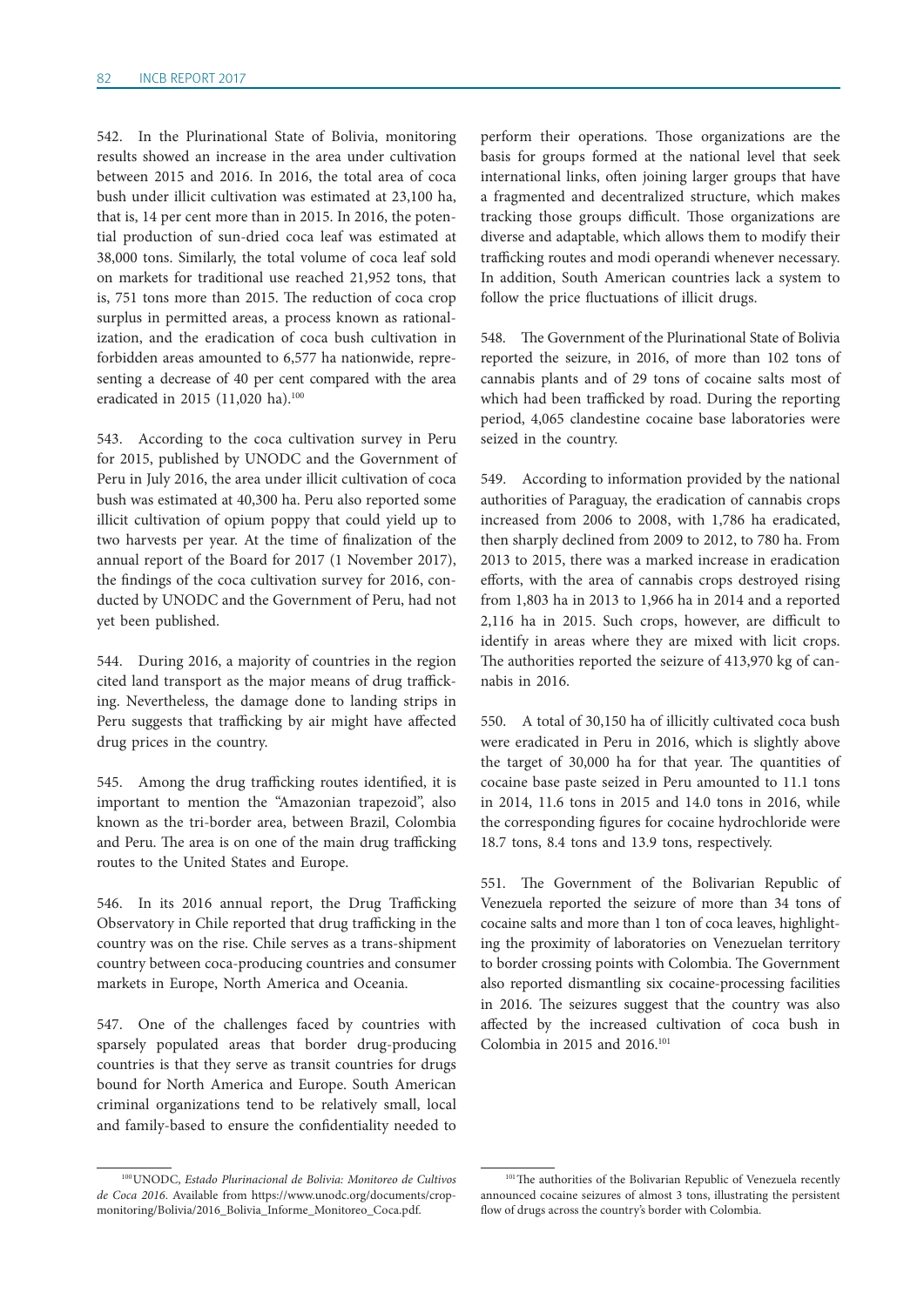#### (b) Psychotropic substances

552. The problem of the manufacture, trafficking and abuse of psychotropic substances in South America differs from country to country. According to the Organized Crime Observatory in the Bolivarian Republic of Venezuela, the use of psychotropic substances is on the rise. During the reporting period, the Governments of Argentina and Uruguay reported seizures of more than 220,000 tablets of "ecstasy"-type substances, while the Government of Peru reported seizures of 0.25 kg of the same substance.

### (c) Precursors

553. Most of the potassium permanganate seized in South American countries was reported to have been manufactured in the country of seizure. Seven countries of South America reported seizures totalling 585 tons of potassium permanganate to INCB for 2016, of which 582.5 tons were seized in Colombia. The Plurinational State of Bolivia reported 2 tons, Peru less than 250 kg, and the Bolivarian Republic of Venezuela 200 kg. Reported seizure totals in other countries of the region were of less than 10 kg. Seizures of significant amounts of chemicals not under international control were reported to INCB for 2016, especially by the three coca-producing countries. These chemicals are common acids and bases, oxidizing agents and solvents used for the manufacture of cocaine and are controlled at the national level.

554. A detailed overview of the situation in South America with respect to the control of precursor chemicals can be found in the report of the Board for 2017 on the implementation of article 12 of the 1988 Convention.

# (d) Substances not under international control

555. Several countries in the region reported seizures of a variety of non-scheduled chemicals used in the processing, reprocessing, refinement or cutting of cocaine. Those chemicals included various hydrocarbon solvent mixtures, such as common thinners, kerosene, diesel and various types of gasoline.

556. Non-scheduled substances constituted a large share of the seizures of chemical products in the region, especially non-scheduled solvents, which were seized in volumes exceeding those of scheduled solvents. The growing number of seizures of sodium metabisulfite and calcium chloride, two chemicals used to increase the efficiency of cocaine processing, indicates increasing levels of

organization of the related illicit activities and continued high levels of recycling of solvents.

557. In its *World Drug Report 2017*, UNODC noted that countries in South America had taken action regarding the emergence of hallucinogenic new psychoactive substances, including by setting up early warning systems, issuing alerts and introducing new legislation. As examples, it noted that Colombia had set up an early warning system in 2013, and issued alerts on new psychoactive substances sold as lysergic acid diethylamide that were made available online to the general population.<sup>102</sup> In Chile, a total of 100 new psychoactive substances, including several NBOMe compounds, were placed under national control as psychoactive substances in 2014 and 2015. In Brazil, the Brazilian Health Regulatory Agency placed 11 NBOMe compounds in the national list of controlled substances in May 2016.

558. In Argentina, the Secretariat for Planning the Prevention of Drug Abuse and the Fight against Drug Trafficking launched, in December 2016, an early warning system for the identification of new psychoactive and emerging substances and new patterns of drug use and commercialization. The early warning system, under the Argentinian Drug Observatory of the Secretariat, will assess the health risks of the substances identified and develop responses. The system will work collaboratively with the Ministry of Justice and Human Rights, the Ministry of Health, the Ministry of Security and the Ministry of Science, Technology and Productive Innovation, the national administration for medicines, food and medical technology, the national service for health and quality in agricultural food products and customs service, which all provide information to the Secretariat's Observatory. The Observatory acts as the central repository of information, systematizing it and producing analyses in order to formulate public policies on problematic consumption of psychoactive substances, based on updated scientific data. Similar systems are already in place in Chile, Colombia, Mexico and Uruguay, with which Argentina will work in the exchange of information.

# 5. Abuse and treatment

559. In the South American region, the lifetime prevalence of cannabis varied from 26.1 per cent in Uruguay to 19.7 per cent in Argentina and 3.6 per cent in Bolivia (Plurinational State of) and Peru. The lifetime prevalence of opioids was reported to be under 1 per cent by all

<sup>102</sup>UNODC, "Global SMART programme Latin America", Information Bulletin No. 2 (September 2016).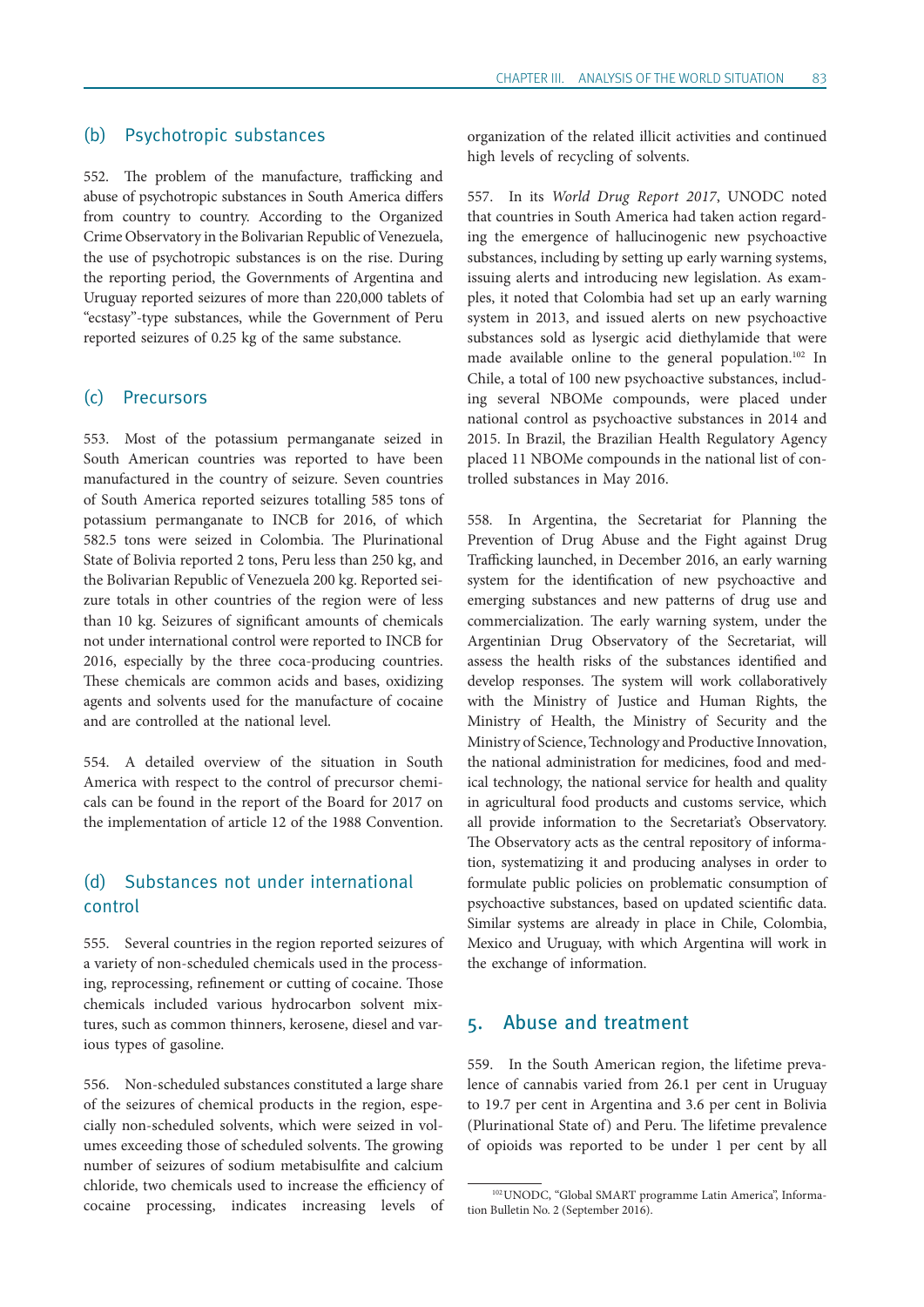those countries. Variations among countries were seen in lifetime prevalence rates of cocaine base paste use, ranging from 0.1 per cent in the Plurinational State of Bolivia to 0.5 per cent in Argentina and 1.47 per cent in Peru.

560. In 2017, the Secretariat for Planning the Prevention of Drug Abuse and the Fight against Drug Trafficking of Argentina, in collaboration with the National Directorate of the Argentinian Drug Observatory, conducted the sixth national study on the use of psychoactive substances. The study was based on a survey of 20,658 individuals of 12 to 65 years of age living in urban areas and gathered information on the current patterns of use and abuse of psychoactive substances in different population groups. The study found that cannabis was the most common substance of abuse in terms of prevalence of use among the surveyed population in 2016 (7.8 per cent). With a rate of use of cocaine of 7.7 per cent, individuals of 25 to 34 years of age constituted the population group with the highest rate that same year, while the rates among younger and older people were lower.103 Furthermore, the study indicated that the lifetime prevalence rate of use of cocaine in the general population had increased to 5.3 per cent in 2017, compared with 2.6 per cent in 2010. The increase in use particularly affected teenagers of 12 to 17 years of age, whose lifetime use reached 1.2 per cent, from a rate of 0.4 per cent in 2010. In addition, 6.2 per cent of the individuals surveyed declared having consumed opioid analgesics without medical prescription at least once, and 54 per cent of those who had consumed opioid analgesics had consumed them before turning 30 years of age.

561. According to the national survey on drug use of 2016 conducted by the Drug Observatory of Colombia, the lifetime prevalence of use in the general population increased from 8.6 per cent in 2008 to 12.17 per cent in 2013. The most widely used drug in Colombia was cannabis, with an annual prevalence of 3.27 per cent in 2013, compared with 2.12 per cent in 2008, which represents an increase of 54 per cent.

562. The increased drug use in Colombia suggests that some criminal structures have been reorganizing their distribution and sale of substances. In addition, Colombia is no longer only a producer country of drugs, but has also become home to an increasing number of consumers. To confront those challenges, the Government continues to follow the national plan to promote public health, prevention and care in connection with the use of psychotropic substances for 2014–2021, which is focused on

strengthening institutions, health promotion, prevention and treatment.

563. According to a study on the costs of the drug problem published by the Technical Secretariat on Drugs of Ecuador in March 2017, the estimated cost of the drug phenomenon in Ecuador in 2015 was \$13 per capita, representing 0.2 per cent of GDP.

564. Cocaine and cannabis remain the two most prevalent drugs traded and used in Guyana. The majority of cannabis produced in that country is consumed locally. The national survey on household drug prevalence of 2016, carried out with assistance from the Inter-American Drug Abuse Control Commission, revealed that cannabis had the lowest average age of first use of all drugs of abuse (18.9 years) and cocaine the highest (22.6 years). The average age of first use of crack was 19.8 years and that of "ecstasy" 23.8 years. At 0.7 per cent and 0.3 per cent, respectively, the lifetime prevalence rates for cocaine and "crack" cocaine were, however, very low.

565. According to the National Commission for Development and Life without Drugs of Peru, substance use disorders affect approximately 200,000 persons nationwide. Between 32,000 and 60,000 individuals are believed to be addicted to cocaine, while an estimated 100,000 people use cannabis. Abuse of inexpensive, highly addictive coca base paste is increasing, in particular along drug trafficking routes in mid-size cities east of the Andes and in transit cities along the coast. Public treatment facilities in Peru remain insufficient, the public offer of outpatient treatment specialized in addictions consists essentially of health facilities complemented by addiction treatment units established in health-care, judicial and penitentiary institutions.

566. The sixth national survey on household drug use carried out in Uruguay in 2016 included questions about the forms of access to cannabis and the risks associated with the acquisition of cannabis on the illegal market. Twenty-two per cent of all cannabis users in the previous 12 months (i.e., 161,475 users) answered that they had bought the substance on the illegal market, and 43 per cent of those buyers stated that they had been exposed to some type of risk. The proportion of drug offences within the total crime rate increased notably from 2004 to 2012, and the impact of Law No. 19172 remains to be ascertained.

567. With regard to demand reduction initiatives, the third epidemiological study on drug use among university students in the Andean Community was carried out under the Support Project on Reduction of Demand of Illegal Drugs in the Andean Community. In collaboration

<sup>&</sup>lt;sup>103</sup>Use rates for the other population groups were as follows: 1.2 per cent for people of 12 to 17 years of age; 6.5 per cent for people of 18 to 24 years of age; 6.4 per cent for people of 35 to 49 years of age; and 2.1 per cent for people of 50 to 65 years of age.